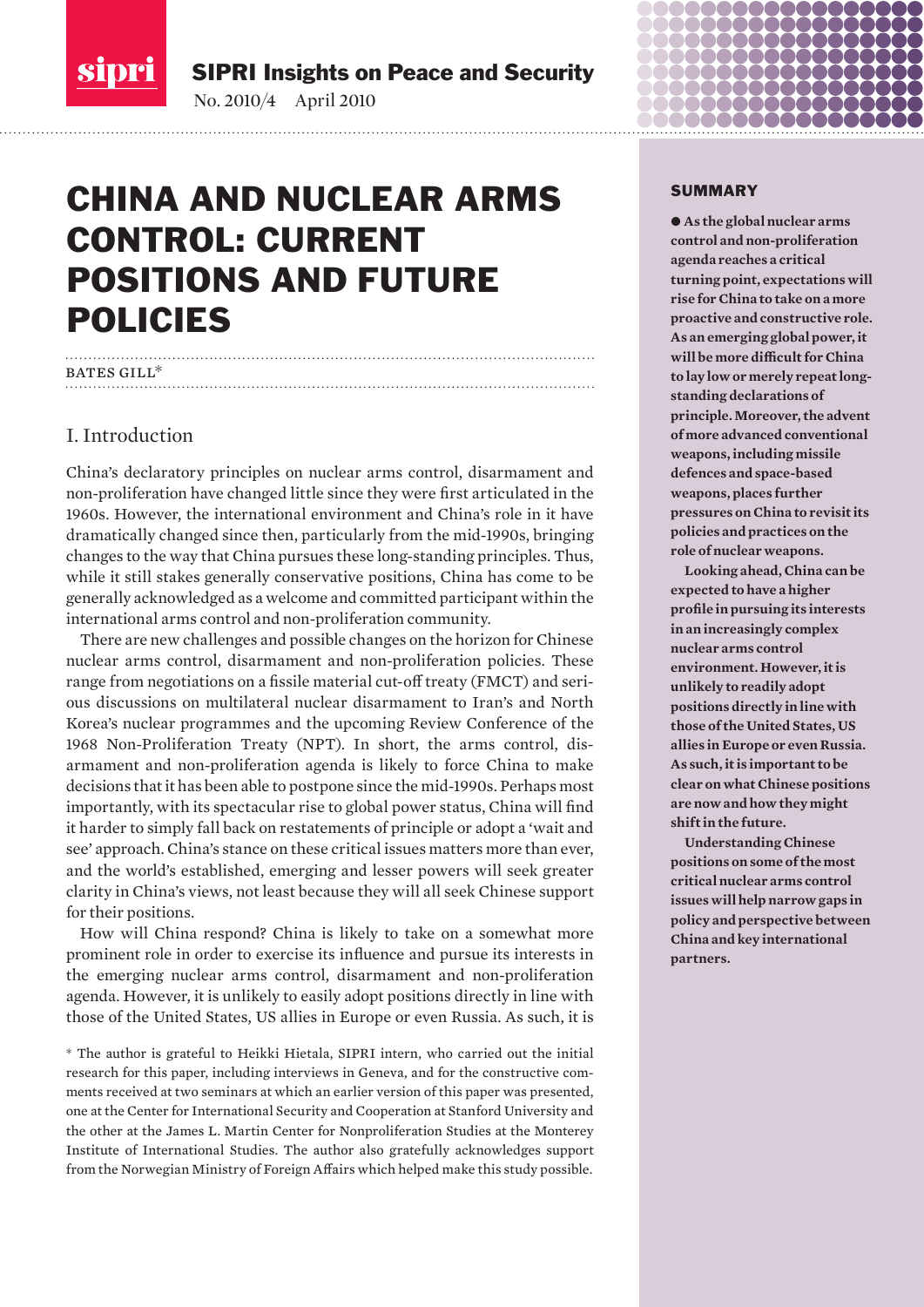important to be clear on what Chinese positions are now and how they might shift in the future. Once this is achieved, it may be possible to foster more effective engagement between China and important international partners on these issues and to simultaneously narrow the gaps between them in both perspective and policy.

With this in mind, this paper describes and analyses Chinese positions on the most critical and impending nuclear arms control, disarmament and

<span id="page-1-0"></span>*It is important to be clear on what Chinese positions are now and how they might shift in the future*

non-proliferation issues that the international community faces. Section II describes how China first formulated its positions on these issues and how their implementation has changed. Section III examines China's positions on modernization of its nuclear force, the NPT and other nuclear non-

proliferation regimes, multilateralization of the nuclear fuel cycle, an FMCT, and nuclear disarmament and the elimination of nuclear weapons. Section IV concludes by considering the next steps that should be taken for more effective engagement between China and the international community on issues of nuclear arms control, disarmament and non-proliferation.

### II. China's principles, practice and upcoming challenges $<sup>1</sup>$ </sup>

Since its first nuclear test in 1964, China has maintained a pledge of no-firstuse of nuclear weapons.2 It maintains a comparatively modest nuclear deterrent and for many years was able to say that it possessed 'the smallest nuclear arsenal' among the nuclear weapon states.<sup>3</sup> China calls on the world's nuclear weapon states to completely eliminate such weapons and argues that nonproliferation concerns should be resolved in a fair and equitable manner that recognizes the legitimate right of non-nuclear weapon states to access the benefits of peaceful uses of nuclear technology.

China declined to sign the 1963 Partial Test-Ban Treaty and only became a party to the 1968 Non-Proliferation Treaty in 1992. Since then, China has been markedly more engaged in nuclear arms control, disarmament and non-proliferation issues. In 1995 it supported the indefinite extension of the NPT; in 1996 it helped to negotiate and signed the Comprehensive Nuclear-Test-Ban Treaty (CTBT); in 1997 it joined the Zangger Committee; and in the

<sup>2</sup>This was reiterated in China's 2008 Defence White Paper. Chinese State Council, *China's National Defense in 2008* (Information Office of the State Council of the People's Republic of China: Beijing, Jan. 2009), chapter XIV.

<sup>3</sup>Chinese Ministry of Foreign Affairs, 'China: nuclear disarmament and reduction of [sic]', Fact sheet, 27 Apr. 2004, <http://www.fmprc.gov.cn/eng/wjb/zzjg/jks/cjjk/2622/t93539.htm>. China is now thought to have more nuclear weapons than France and the United Kingdom. Kile, S. N., Fedchenko, V. and Kristensen, H. M., 'World nuclear forces', *SIPRI Yearbook 2009: Armaments, Disarmament and International Security* (Oxford University Press: Oxford, 2009), p. 364.

Five states are recognized as 'nuclear weapon states' by the NPT—China, France, Russia, the UK and the USA. All other states are designated 'non-nuclear weapon states' by the NPT regime, although India, Israel and Pakistan have (or are strongly believed to have) nuclear weapons.

<sup>1</sup> On China's past record in nuclear arms control, disarmament, and non-proliferation and particularly the process by which the country's policies in these areas became more and more convergent with widely held international norms see Medeiros, E. S., *Reluctant Restraint: The Evolution of China's Nonproliferation Policies and Practices, 1980–2004* (Stanford University Press: Palo Alto, CA, 2007); Lewis, J., *The Minimum Means of Reprisal: China's Search for Security in the Nuclear Age* (MIT Press: Cambridge, MA, 2007); Gill, B., *Rising Star: China's New Security Diplomacy* (Brookings Press: Washington, DC, 2007), especially chapter 4; and Yuan, J., 'Effective, reliable, and credible: China's nuclear modernization', *Nonproliferation Review*, vol. 14, no. 2 (July 2007), pp. 275–301.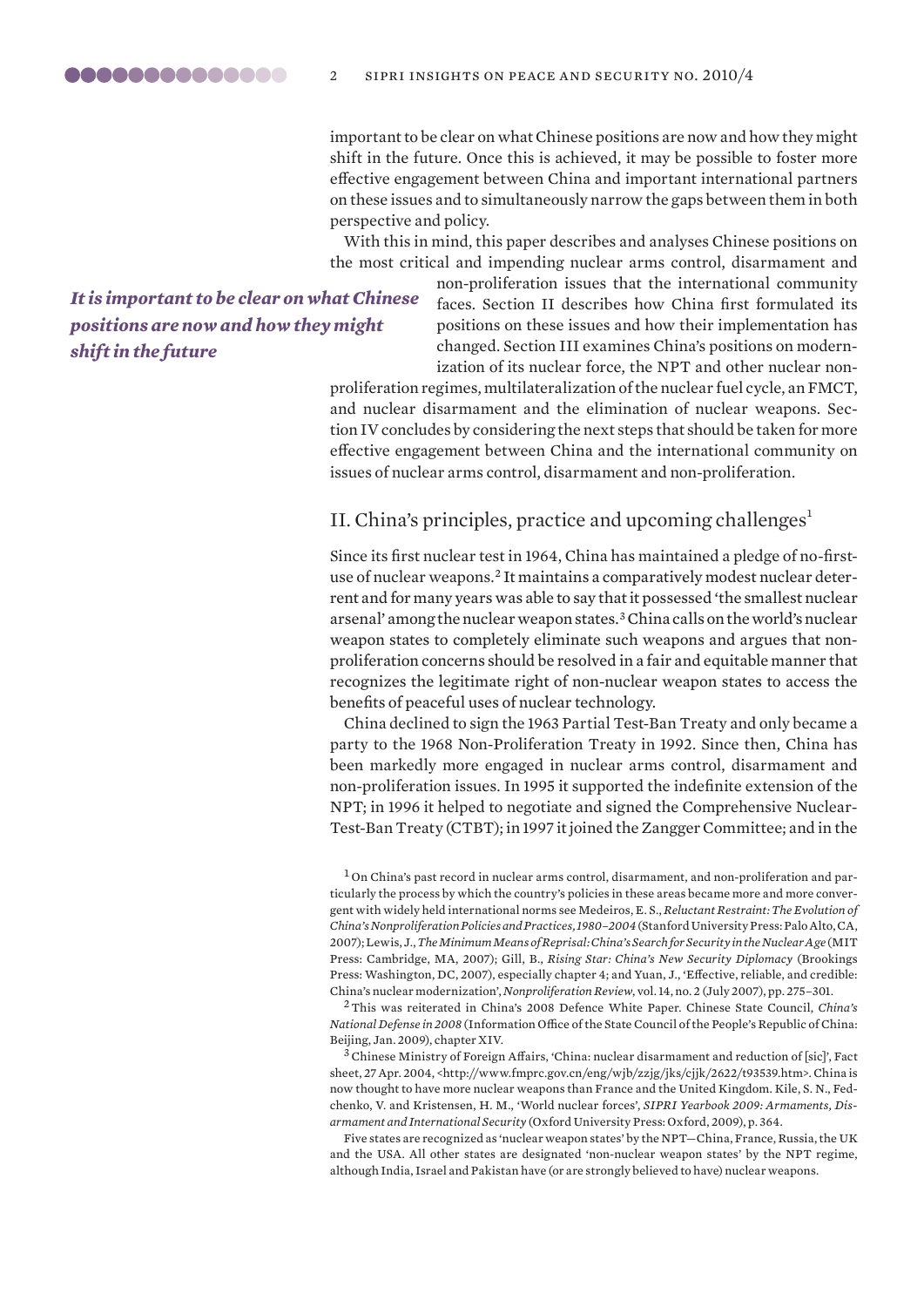<span id="page-2-0"></span>late 1990s it reached a number of bilateral agreements with the USA to stem its nuclear- and missile-related exports to countries such as Iran and Pakistan. In the early to mid-2000s China also aligned itself with other nuclearrelated arms control and non-proliferation arrangements by joining the Nuclear Suppliers Group and supporting United Nations Security Council

Resolution 1540 (both in 2004), strengthening domestic export control mechanisms, hosting the Six Party Talks on security on the Korean Peninsula and cosponsoring a draft treaty at the Conference on Disarmament (CD) to prevent the placement of weapons in outer space. China also voted

*China has been markedly more engaged in nuclear arms control, disarmament and non-proliferation issues*

in support of UN Security Council Resolution 1887, which commits UN member states to a range of stronger measures on the global arms control, disarmament and non-proliferation agenda. (See table 1 below.)

This increase in engagement by China has led to raised expectations of its continued positive involvement. On the arms control and disarmament agenda, new expectations of China will mount at the CD where, for the first time in over a decade, the states parties have agreed to a programme of work, including the negotiation of an FMCT.

In addition, if Russia and the USA continue to move forward to implement further cuts to their nuclear arsenals, and in the broader context of increased calls for nuclear disarmament, China's nuclear weapon programmes and its willingness to engage in multilateral nuclear disarmament discussions will receive closer scrutiny. In this environment, China's positions on its own nuclear modernization plans as well as on the missile defences and advanced precision strike conventional weapons of others (and China's perceptions of the impact such weapons would have on its nuclear deterrent), become all the more important.

On the non-proliferation agenda, expectations will also increase for China to take tougher positions and bring greater political and economic pressures to bear on Iran and North Korea, with the aim of preventing them from becoming fully fledged nuclear weapon powers. China's willingness to back stricter non-proliferation mechanisms while also demonstrating its genuine support for nuclear disarmament will be closely watched during the NPT Review Conference to be held in May 2010.

### III. China's current positions and future policies

### **China's nuclear force modernization: technological and doctrinal issues**

China has eschewed engaging in a nuclear arms race with Russia or the USA owing to past technological and financial constraints and, perhaps most importantly, owing to consistent doctrinal constraints. Since the inception of its nuclear weapon programme in 1955, Chinese leaders and strategists have perceived nuclear weapons as limited in their military utility, a view reflected in their no-first-use policy and limited strategic arsenal. Today, official Chinese policy declares an absolute commitment to a no-first-use policy and a limited strategic nuclear arsenal.<sup>4</sup>

<sup>4</sup> Yang, J., Chinese Minister of Foreign Affairs, Statement at the Conference on Disarmament, Geneva, 12 Aug. 2009, <http://www.fmprc.gov.cn/ce/cebe/eng/zgwj/t578020.htm>.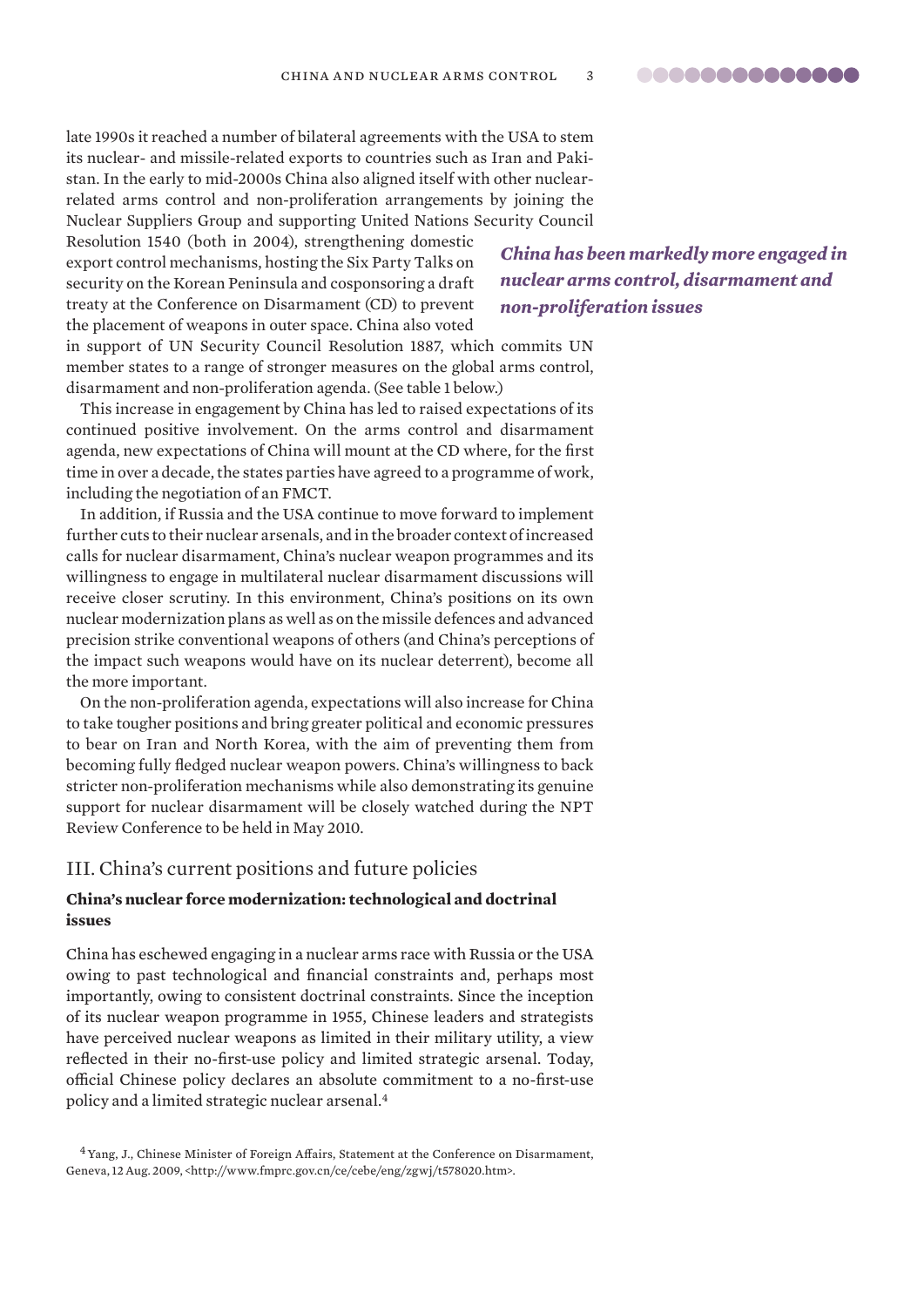Nonetheless, China is in the midst of a significant modernization programme for its nuclear force, particularly its means of delivery.This modernization effort aims to assure China of a reliable, effective and credible retaliatory capability by shifting from heavy reliance on its land-based,

# *China should be expected to continue steadily modernizing and expanding its nuclear forces*

fixed-site, liquid-fuel rocket force to a more mobile, solid-fuel force with significant land-based and sea-based components and improved early-warning and command-and-control systems.<sup>5</sup> There are also important internal debates within China's strategic community of military, governmental and

quasi-governmental experts about reinterpretation of the long-standing nofirst-use pledge, and the need to move towards an 'elite and effective nuclear missile force that is on par with China's position as a major power'.<sup>6</sup>

What is behind these changes? Two factors are important to consider, and they will continue to play an important role in shaping the form, extent and doctrine of China's future nuclear arsenal and the country's approach to issues of arms control, disarmament and non-proliferation. First, with greater financial and technological resources at hand,China has been able in the past decade to invest in upgrading and improving its outdated nuclear arsenal. Second, while its overall security situation is perhaps the most favourable it has known in over a century and a half, China continues to harbour concerns about potential confrontation with other nuclear-armed powers, particularly the USA, but also India and Russia, however remote the possibility may seem now. Related to this, Chinese security perceptions, particularly in the nuclear realm, are affected by global developments in military technology—including the introduction of missile defence programmes, new types of nuclear warheads and advanced conventional weapons, including potential space-based weapons—and these perceptions in turn influence China's nuclear force modernization plans. Decisions and deployments by Russia and the USA will be particularly important in this regard.

Looking ahead, China is unlikely to restart nuclear testing or engage in a large and rapid nuclear weapon build-up. However, China should be expected to continue steadily modernizing and expanding its nuclear forces and is likely to stand out in doing so among the five recognized NPT nuclear weapon states. In addition to improving the survivability of China's deterrent, some Chinese analysts suggest that China would like to preserve the option of increasing not only the quality but also the quantity of its nuclear weapon

<sup>6</sup> Jing, Z. and Peng, X., '建设中国特色战略导弹部队' [Building a strategic missile force with Chinese characteristics], *Qiushi*, Feb. 2009. This article, by 2 leaders of China's strategic rocket forces, is cited in Chase, M. S., Erickson, A. S. and Yeaw, C., 'The future of Chinese deterrence strategy', *China Brief*, vol. 9, no. 5 (4 Mar. 2009). See also Pan, Z., 'On China's no first use of nuclear weapons', Paper presented at the conference No First Use of Nuclear Weapons, Pugwash Meeting no. 279, London, 15–17 Nov. 2002, <http://www.pugwash.org/reports/nw/zhenqiang.htm>; and Nuclear Threat Initiative, 'No-first-use (NFU)', 26 June 2003, <http://www.nti.org/db/China/nfuorg.htm>.

 $^5$  Kile, Fedckenko and Kristensen (note 3), pp. 364–67. On China's nuclear forces, the evolution of Chinese nuclear doctrine and China's nuclear command structure see Gill, B. and Medeiros, E. S., 'China', eds H. Born, B. Gill and H. Hänggi, SIPRI, *Governing the Bomb: Civilian Control and Democratic Accountability of Nuclear Weapons* (Oxford University Press: Oxford, forthcoming 2010). See also Lewis, J., 'Chinese nuclear posture and force modernization', eds C. Hansell and W. C. Potter, *Engaging China and Russia on Nuclear Disarmament*, Occasional Paper no.15 (JamesMartinCenter for Nonproliferation Studies: Monterey,CA,Apr. 2009).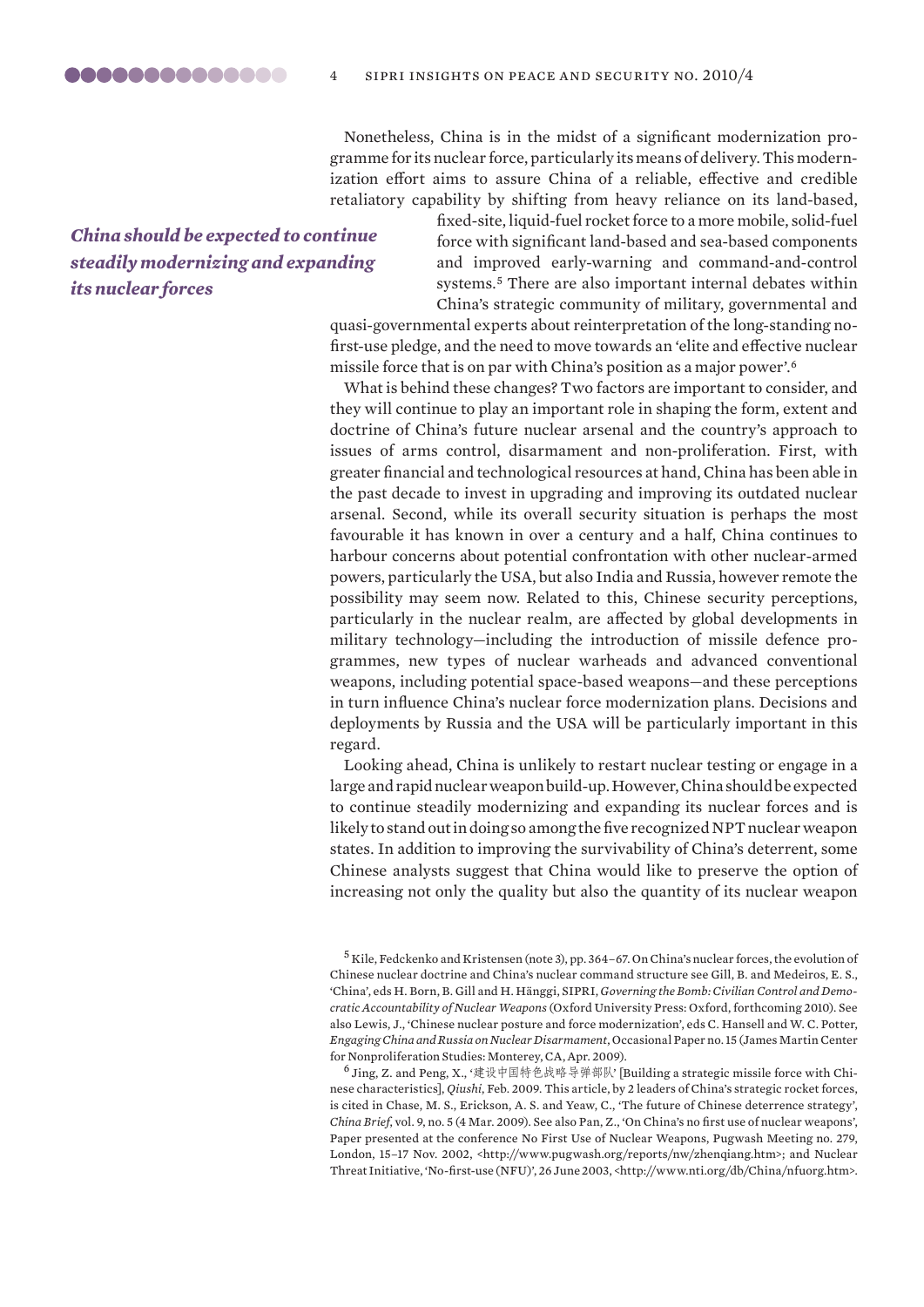<span id="page-4-0"></span>force.<sup>7</sup> Such analysts argue that a 'limited' nuclear force is not necessarily defined by a certain low number of warheads. Rather, a limited Chinese nuclear force will be determined relative to others' strategic offensive and defensive systems, and China's ability to survive a first strike and reliably retaliate with a limited ('countervalue') attack on civilian targets that penetrates missile defences when necessary.<sup>8</sup> This continuing concern with maintaining a reliable deterrent will be a defining influence in shaping China's approach to a range of imminent arms control and disarmament discussions.

### **The Non-Proliferation Treaty and other nuclear non-proliferation regimes**

Of the five acknowledged nuclear weapon states under the NPT, China was the fourth to accede to the treaty in 1992, shortly before France, and after more than two decades denouncing the treaty as unfair, hypocritical, and discriminatory. China also engaged in nuclear proliferation prior to joining the NPT, as it provided important assistance to the development of Pakistan's nuclear weapon programme in the 1970s and exported sensitive nuclearrelated materials and technologies to countries such as Algeria and India.<sup>9</sup>

In the declaration made on its accession to the NPT, China urged the other nuclear-weapon states to adopt its no-first-use policy, issue negative security assurances to non-nuclear weapon states, support the establishment of nuclear weapon-free zones, refrain from deploying nuclear weapons outside their boundaries, prevent an arms race in outer space and cease the development of space weapons.<sup>10</sup> China voted for the NPT's indefinite extension in 1995 and has increasingly come to value the treaty for its role in preventing proliferation, while still strongly supporting its provisions for the peaceful

use of nuclear technology by non-nuclear weapon states, the treaty's universal and multilateral character, and its role in resolving proliferation concerns through diplomacy and negotiation, not force. While in recent years China has appeared more willing to preserve consensus among the

*China has also sought to portray itself as an intermediary between the nuclear and non-nuclear weapon states*

acknowledged nuclear weapon states at critical junctures—such as in dealing with the Iranian nuclear programme—China has also sought to portray itself as an intermediary between the nuclear weapon states and non-nuclear weapon states and, more broadly, between developed and developing countries.<sup>11</sup>

Since the late 1990s China has become engaged with other non-proliferation mechanisms, such as the Zangger Committee, the Nuclear Suppliers Group, the Wassenaar Arrangement and the Missile Technology Control Regime, and it implements the provisions of UN Security Council Resolution

<sup>11</sup> China's role as intermediary between North Korea and the USA in the context of the Six Party Talks is perhaps the best example of this role.

<sup>7</sup> Sun, X., 'Analysis of China's nuclear strategy', *China Security*, no. 1 (autumn 2005).

<sup>8</sup> Sun (note 7), p. 28.

<sup>9</sup> Smith, R. J. and Warrick, J., 'A nuclear power's act of proliferation', *Washington Post,* 13 Nov 2009.

<sup>10</sup>China's Instrument of Accession to the Non-proliferation Treaty, 11 Mar. 1992, <http://nuclear threatinitiative.org/db/china/engdocs/nptdec.htm>. A 'negative security assurance' is a declaration by a nuclear weapon state that it will not use such weapons against a non-nuclear weapon state.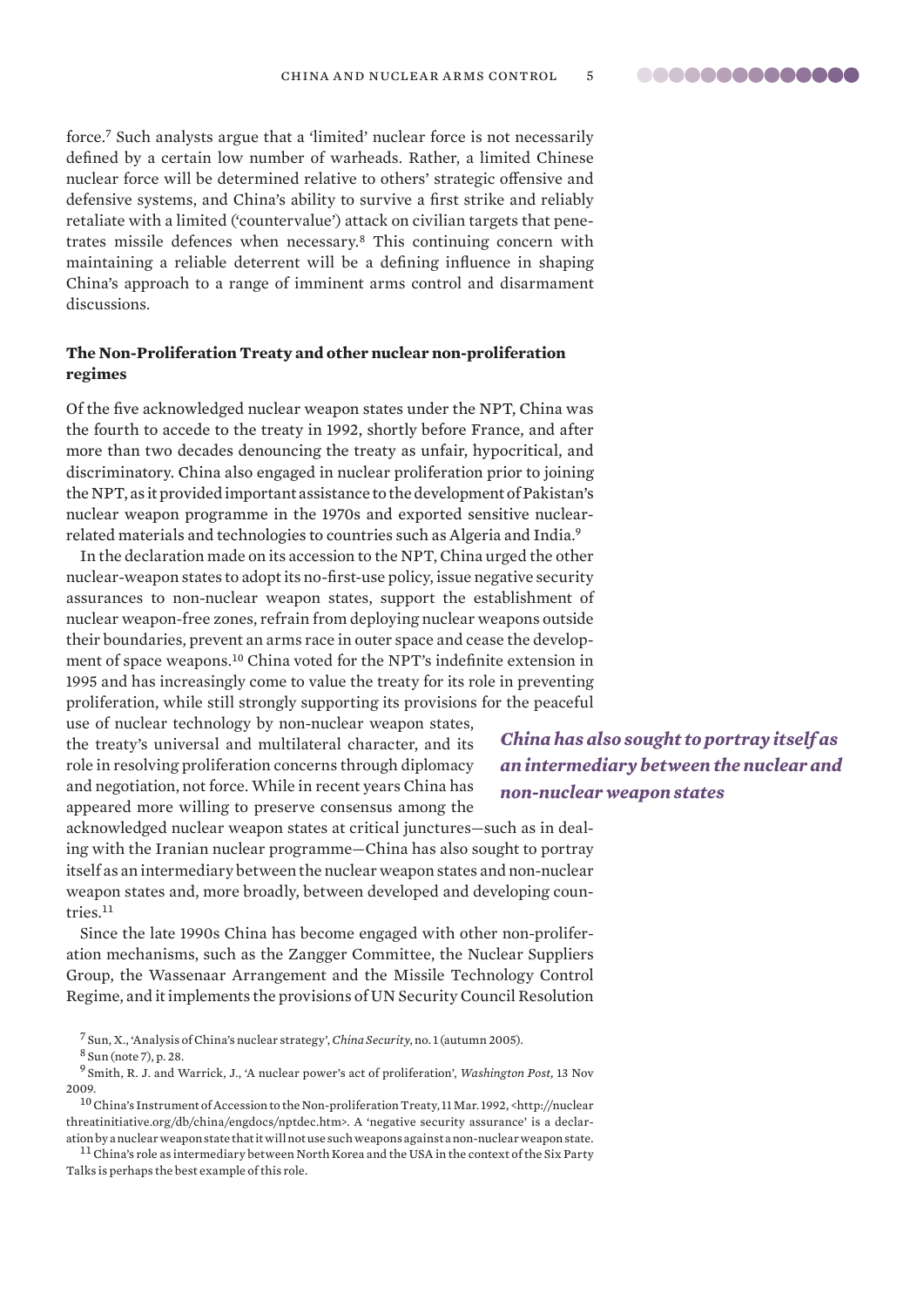1540 (see table 1). China has declined to formally participate in the Proliferation Security Initiative (PSI) proposed by the USA in 2003. In doing so it noted the non-universal character of the group, but China also wishes to avoid alienating one of the prime targets of the initiative, its neighbour North Korea.<sup>12</sup> China contests in principle what it often views as a discriminatory and selective take on non-proliferation by these regimes, particularly criticizing the 'double standards' exercised by the USA regarding the nuclear programmes of countries such as India and Israel.<sup>13</sup>

Looking ahead, regarding the future of the NPT, China has officially stated its desire to see the 'universality, authority and effectiveness' of the treaty strengthened and has stressed the need for strict compliance.<sup>14</sup> It has also put a particular emphasis on the importance of disarmament for a successful 2010 NPT Review Conference. For example, during the 2007 Preparatory Committee meeting for the 2010 conference, China's working paper called on nuclear weapon states 'to promote nuclear disarmament, reduce the danger of nuclear war and diminish the role of nuclear weapons in national security policy' by, among other measures, abandoning policies of nuclear deterrence based on first use of nuclear weapons, confirming negative security assurances, supporting the establishment of nuclear weapon-free zones,

*China will take a consensual approach at the 2010 NPT Review Conference*

not developing low-yield nuclear weapons, not deploying nuclear weapons outside of their territory and giving up 'nuclear umbrellas'.<sup>15</sup> During the 2008 NPT Preparatory Committee meeting, China reaffirmed its support for the 2000

NPT Review Conference Final Document's '13 practical steps' for nuclear disarmament as 'still relevant today', and said that states parties 'should reaffirm those steps that are still valid and put forward new proposals reflecting the consensus of all sides'.<sup>16</sup>

In order to preserve the overall credibility and viability of the treaty, China will take a consensual approach at the 2010 NPT Review Conference and do what it can to avoid the negotiations collapsing in disagreement, as happened at the 2005 NPT Review Conference. But overall, China is more likely to side with many of the leading non-nuclear weapon states by emphasizing the need for disarmament, especially by Russia and the USA. This approach underscores China's understanding that states can be driven to seek nuclear weapons today in order to deter the use of massive conventional force or nuclear weapons against them. At the same time, it will defend the right of non-nuclear weapon states, and particularly developing countries, to access nuclear technologies for peaceful purposes.

<sup>12</sup> Shen, D., 'China's nuclear perspective: deterrence reduction, nuclear non-proliferation, and disarmament', *Strategic Analysis*, vol. 32, no. 4 (July 2008), p. 643.

<sup>15</sup> Preparatory Committee for the 2010 Review Conference of the Parties to the Treaty on the Non-Proliferation of Nuclear Weapons, 'Nuclear disarmament and reduction of the danger of nuclear war', Working paper submitted by China, NPT/CONF.2010/PC.I/WP.46, 7 May 2007, <http://www.un.org/NPT2010/documents.html>, para. 12.

<sup>16</sup>Cheng Jingye, Director General of the Department of Arms Control and Disarmament, Ministry of Foreign Affairs, Statement at the 2008 PrepCom, Geneva, 28 Apr. 2008, <http://www.un.org/ NPT2010/SecondSession/statements.html>, p. 3; and 2000 Review Conference of the Parties to the Treaty on the Non-Proliferation of Nuclear Weapons, Final document, NPT/CONF.2000/28 (Parts I and II), pp. 14–15.

<sup>13</sup>Chinese State Council (note 2), chapter XIV.

 $14$  Yang (note 4).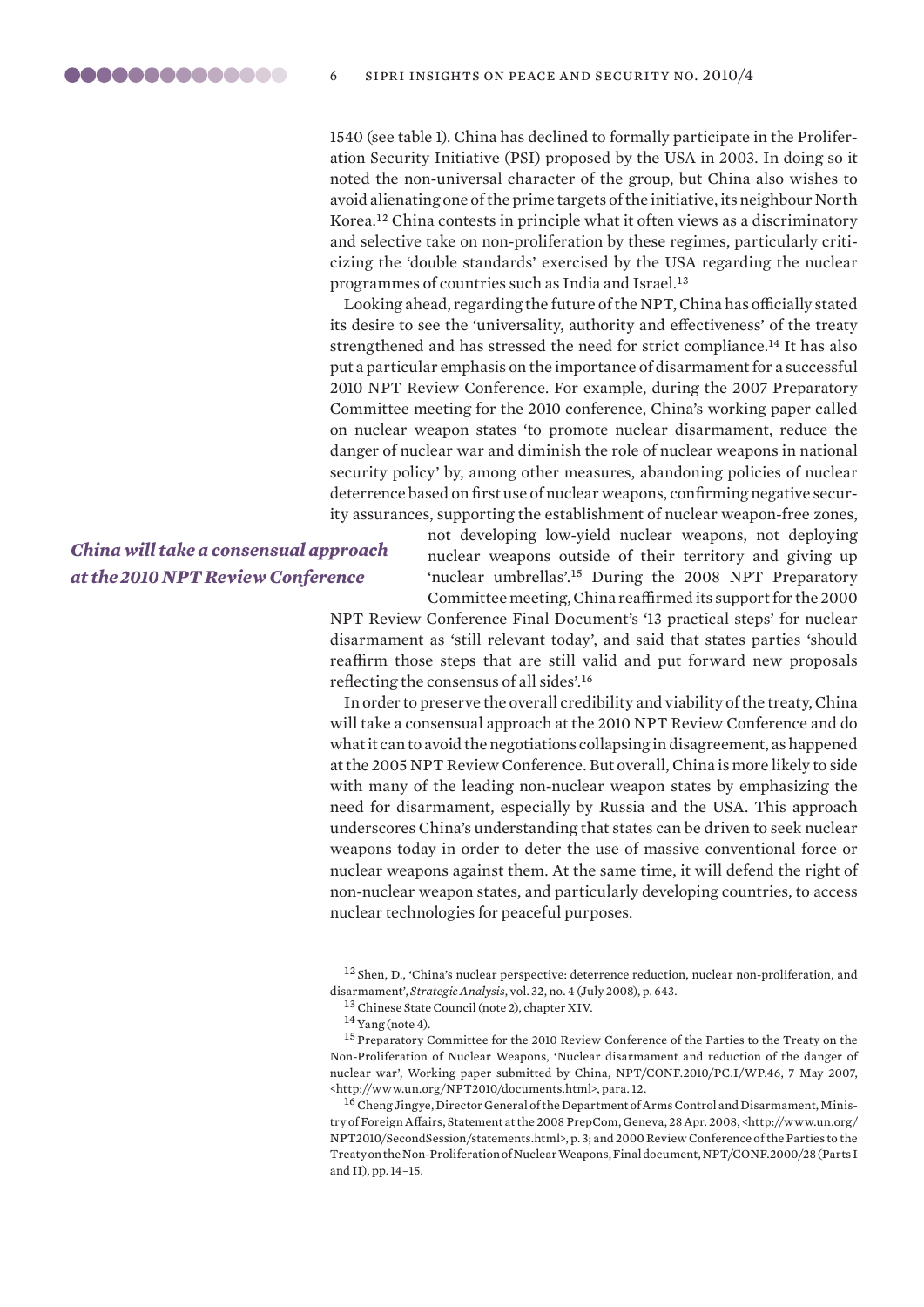### <span id="page-6-0"></span>**Multilateralization of the nuclear fuel cycle and protection of fissile material**

Chinese interlocutors understand that rising global demand for nuclear energy will result in a considerable increase in construction of nuclear reactors and uranium enrichment and reprocessing facilities around the world, and that this in turn poses a non-proliferation challenge by making it easier for more countries to acquire nuclear weapons.<sup>17</sup> However, China has been less forthcoming in its support for various proposals—such as establishing secure nuclear fuel banks at the front end of the nuclear fuel cycle or providing for secure removal of spent fuel at the back end—which seek to reduce the proliferation risks related to the nuclear fuel cycle.<sup>18</sup>

China has supported multilateral initiatives concerned with the disposition of fissile materials, such as the 1980 Convention on the Physical Protection of Nuclear Material, the 1997 Joint Convention on the Safety of Spent Fuel Management and the US-initiated Global Nuclear Energy Partnership (GNEP; see table 1). However, China is currently not involved in official discussions on the multilateralization of the nuclear fuel cycle, although it remains open to the possibility of establishing a multilateral fuel-supply and -removal mechanism with International Atomic Energy Agency (IAEA) involvement.19 In practice, however, such arrangements would almost certainly require significant support from non-nuclear weapon states in order for China to fully back the idea.<sup>20</sup>

However, an interesting debate appears to be unfolding in China on these issues. The dominant theme at present echoes traditional Chinese concerns over sovereignty and a deeply rooted scepticism over whether centralized fuel suppliers will guarantee the energy independence and, ultimately, political autonomy of non-supplier states.<sup>21</sup> At the same time, however, senior Chinese policymakers state that, while China wants to avoid giving the impression that multilateral fuel banks are being imposed on non-nuclear states, it is open to considering fuel banks in a step-by-step process which demonstrates that they can work in practice.<sup>22</sup> Other Chinese analysts see the multilateralization of the nuclear fuel circle as inevitable while acknowledging that finding an acceptable mechanism will be a difficult challenge; however, being a country with the means to run an indigenous nuclear fuel cycle, China is 'obligated to make efforts in nuclear non-proliferation' and

<sup>17</sup> Sokov, N. N. et al., 'Chinese and Russian perspectives on achieving nuclear zero', eds Hansell and Potter (note 5), p. 10.

<sup>18</sup> On multilateralization of the nuclear fuel cycle see e.g. Goodby, J. E., 'Internationalizing the nuclear fuel cycle', *Bulletin of the Atomic Scientists*, 4 Sep. 2008; Yudin, Y., *Multilateralization of the Nuclear Fuel Cycle: Assessing the Existing Proposals* (United Nations Institute for Disarmament Research: Geneva, 2009); Simpson, F., 'Reforming the nuclear fuel cycle: time is running out', *Arms Control Today*, vol. 38, no. 9 (Sep. 2008); Choi, J., 'A regional approach for future nuclear fuel cycle: a case for Asia Pacific', Seminar presentation, James Martin Center for Nonproliferation Studies, Monterey, 9 June 2009, <http://www.youtube.com/watch?v=bPjWSIGvTIU>; and Fedchenko, V., 'Multilateral control of the nuclear fuel cycle', *SIPRI Yearbook 2006: Armaments, Disarmament and International Security* (Oxford University Press: Oxford, 2006).

<sup>19</sup> Yang (note 4); and Li, S., Representative of the Chinese delegation, Statement at the Third Session of the Preparatory Committee for the 2010 NPT Review Conference, New York, 11 May 2009, <http://www.china-un.org/eng/hyyfy/t562619.htm>.

<sup>20</sup>Chinese arms control specialists, Interviews with the author, Beijing, Oct. 2009.

<sup>21</sup> Shen (note 12), p. 645.

<sup>22</sup> Senior Chinese arms control official, Interview with the author, Beijing, Nov. 2009.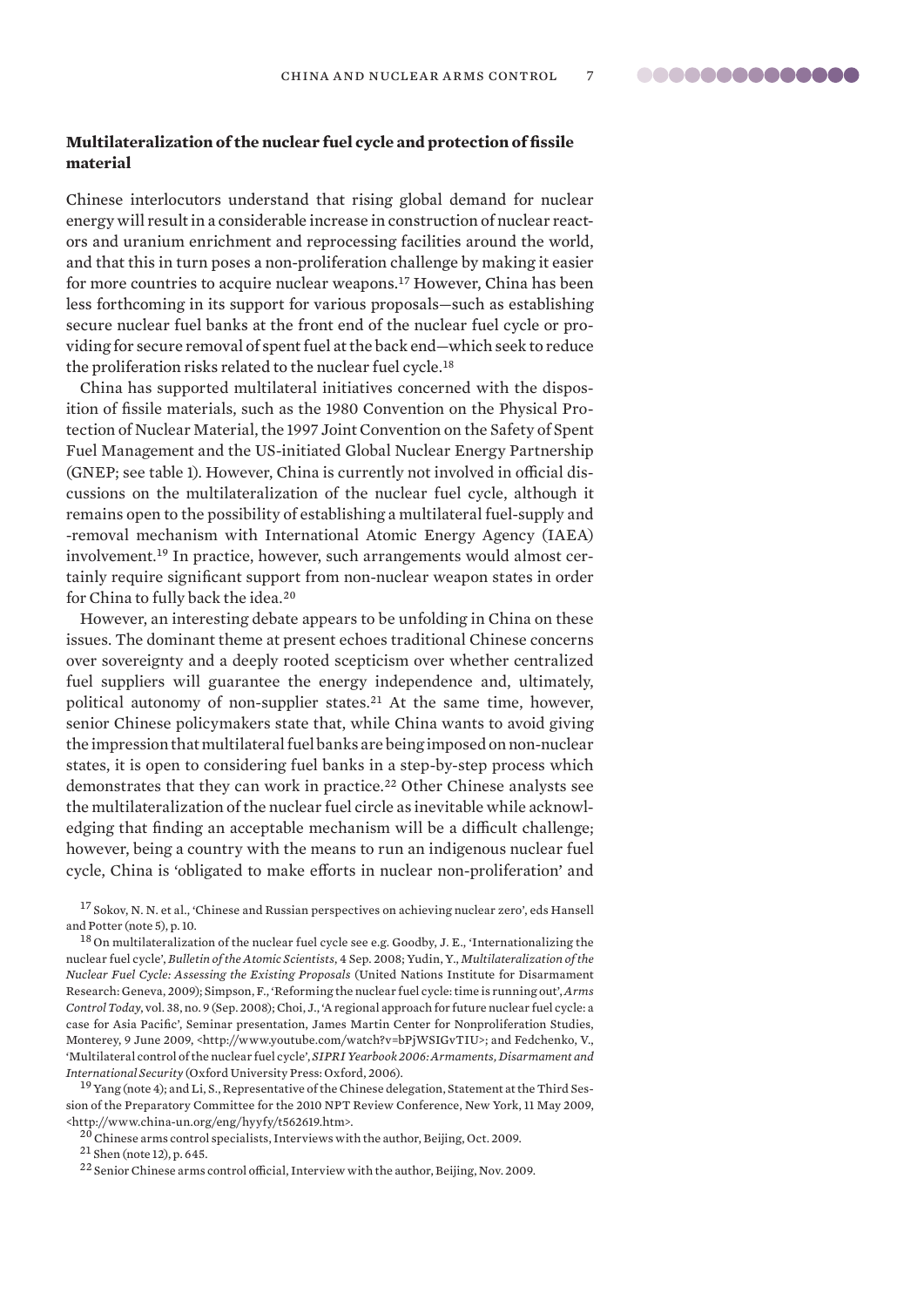<span id="page-7-0"></span>should therefore 'participate in the international discussion on a global mechanism for the nuclear fuel cycle and voice its own suggestions for the development of a world nuclear industry and nuclear fuel supply security'. By doing so, 'China can, on one hand, contribute to nuclear non-proliferation, and on the other hand, gain a proper place in the international nuclear fuel cycle industry to ensure that China has sufficient nuclear fuel supply for the future development of its nuclear power industry'.<sup>23</sup> Some Chinese analysts also see the possible economic benefits of multilateralization for China. In this view, China should 'consider and research its nuclear fuel circle development from a globalized-market perspective' and, since it 'will have in the future one of the world's largest nuclear power infrastructures', should engage more deeply in the emerging global nuclear fuel cycle industry.<sup>24</sup>

Looking ahead, China's position in the nuclear energy field is likely to grow more and more important. While for the time being China is focused on developing its domestic nuclear power infrastructure, it could well become an important supplier of nuclear energy and technology in the future and take part in the multilateralization of the fuel cycle. Some analysts have speculated that China would be able to offer both front- and back-end fuel cycle management services to other countries in one to two decades.<sup>25</sup>

#### **A fissile material cut-off treaty**

An FMCT would be a significant achievement for non-proliferation and nuclear disarmament, and China officially endorses progress on the negotiation of an FMCT. Nevertheless, China has a number of concerns over how an FMCT could limit its ability to build nuclear warheads in the future. These concerns lie principally in three areas. First, as current fissile material stocks would not be covered by the treaty, the much larger stockpiles of Russia and the USA could give them a significant advantage over China should either of these countries decide to increase its nuclear arsenal.<sup>26</sup> Second, China is concerned about the advances in conventional weapon technology—especially missile defences and precision-strike weapons—as well as deliberations in other nuclear weapon states, especially Russia, to enhance the salience of nuclear weapons in their overall security strategy. In this environment, China wants the option of increasing its nuclear arsenal in order to maintain a credible retaliatory capacity. Third, the accession by India, North Korea and Pakistan to an FMCT is far from certain and expansion of nuclear arsenals by these neighbouring countries may require a similar response by China. China is thought to have a stockpile sufficient to increase its nuclear arsenal two- or threefold.<sup>27</sup> It has been widely speculated that worries over the sufficiency of its stockpile for future weapon

<sup>23</sup> Guo Z., '国际核燃料循环机制方案的发展' [Mechanisms for international nuclear fuel cycle programme development]', *Guotu Ziyuan Qingbao*, no. 4, 2007 (author's translation).

<sup>24</sup> Li, G., '我国核燃料循环产业面临的挑战和机遇' [Coming challenge and opportunity for the nuclear fuel cycle industry of China], *Youkuang Dizhi*, vol. 24, no. 5 (Sep. 2008) (author's translation).  $25$  Choi (note 18).

<sup>26</sup> On current stocks see Glaser, A. and Mian, Z., 'Global stocks of fissile materials, 2008', *SIPRI Yearbook 2009* (note 3).

<sup>27</sup> Nuclear Threat Initiative, 'China profile: nuclear overview', Sep. 2009, <http://www.nti. org/e\_research/profiles/China/Nuclear/>.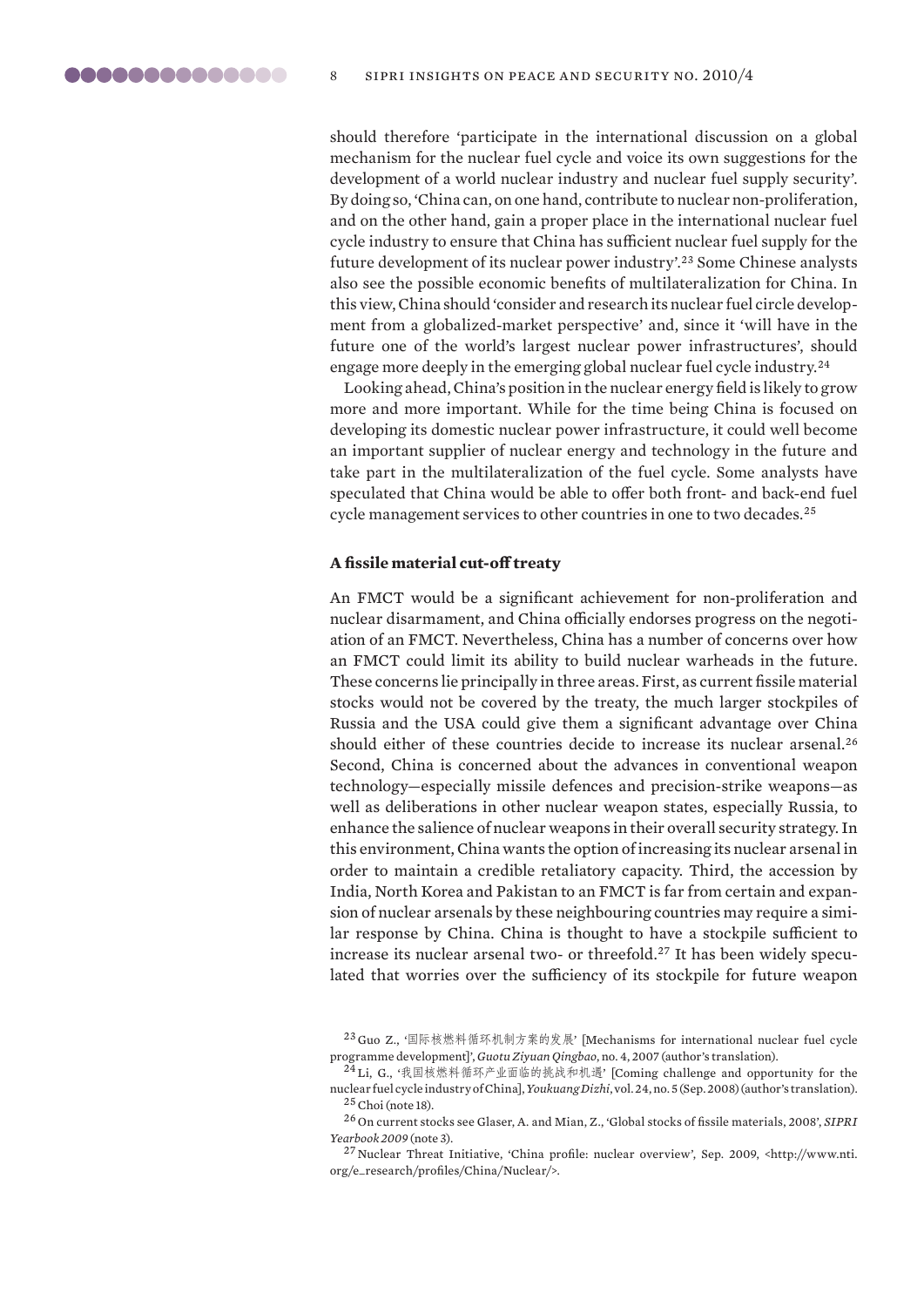..............

needs are the reason for China's 'cautious and reluctant' position on the treaty.<sup>28</sup>

Chinese positions related to FMCT discussions reflect this diffidence. For example, there have been unofficial indications that China has suspended its production of fissile material for nuclear weapons.<sup>29</sup> However, it opposes a more formal moratorium on the production of weapon-grade plutonium and highly enriched uranium pending conclusion of an FMCT. According to one official, such a de facto moratorium 'would have no set defin-

ition and might slow progress in achieving negotiations of a FMCT'.<sup>30</sup> China has reportedly exerted behind-the-scenes pressure to remove references to a moratorium from NPT

documents, and some analysts say its persistent opposition to declaring a moratorium may reflect resistance to achieving an FMCT in the near future.<sup>31</sup> In the past, China also insisted in the Conference on Disarmament on linking progress on an FMCT with progress on other arms control measures on the CD agenda, such as preventing an arms race in outer space (PAROS). These linkages could be revisited if China is dissatisfied with the direction of FMCT negotiations or discussions on other CD agenda items.

Looking ahead, official Chinese statements support 'early' CD negotiations on an FMCT and declare that China would play an 'active' role therein.<sup>32</sup> However, it should be noted that, after a programme of work was agreed by the CD in May 2009, follow-up has been slow, with Iran and Pakistan raising different procedural issues to block the start of formal negotiations in the latter half of 2009. Some analysts argue that China is in no hurry to resolve these procedural issues and itself raised some procedural concerns of its own at the CD in late June 2009 which further delayed progress toward negotiations.<sup>33</sup>

If FMCT negotiations were to proceed, pressure would build for China to take more constructive positions and avoid being seen as an outlier and obstruction to progress. China, like the other nuclear weapon states, is most likely to contend that existing fissile material stockpiles remain outside the scope of an FMCT and will also seek to exclude declarations on stockpile size. As to verification procedures, China is likely to accept routine inspections at its civilian production facilities. However, challenge and even routine inspections at military facilities would be highly sensitive for China, which fears that they could reveal quantitative and qualitative information about its stockpiles. As such, China will place great emphasis on the procedural elements regarding inspections under an FMCT, including the type

<sup>28</sup> Li, B., 'China', *Banning the Production of Fissile Materials for Nuclear Weapons: Country Per*spectives on the Challenges to a Fissile Material (Cutoff) Treaty (International Panel on Fissile Materials: Princeton, NJ, 2008), p. 8.

<sup>29</sup> Feiveson, H., 'Fissile materials: global stocks, production and elimination', *SIPRI Yearbook 2007: Armaments, Disarmament and International Security* (Oxford University Press: Oxford, 2007), p. 561.

 $\rm ^{30}$  Quote from 'a high-ranking Chinese arms control official' cited in Saalman, L., 'How Chinese analysts view arms control, disarmament, and nuclear deterrence after the cold war', eds Hansell and Potter (note 5), p. 68.

 $31$  Johnson, R., 'Enhanced prospects for 2010: an analysis of the third PrepCom and the outlook for the 2010 NPT Review Conference', *Arms Control Today*, vol. 39, no. 6 (June 2009).

 $32$  Yang (note 4).

<sup>33</sup> Meyer, P., 'Breakthrough and breakdown at the Conference on Disarmament: assessing the prospects for an FM(C)T', *Arms Control Today*, vol. 39, no. 9 (Sep. 2009).

## *China will remain sensitive to how an FMCT would limit its deterrence options*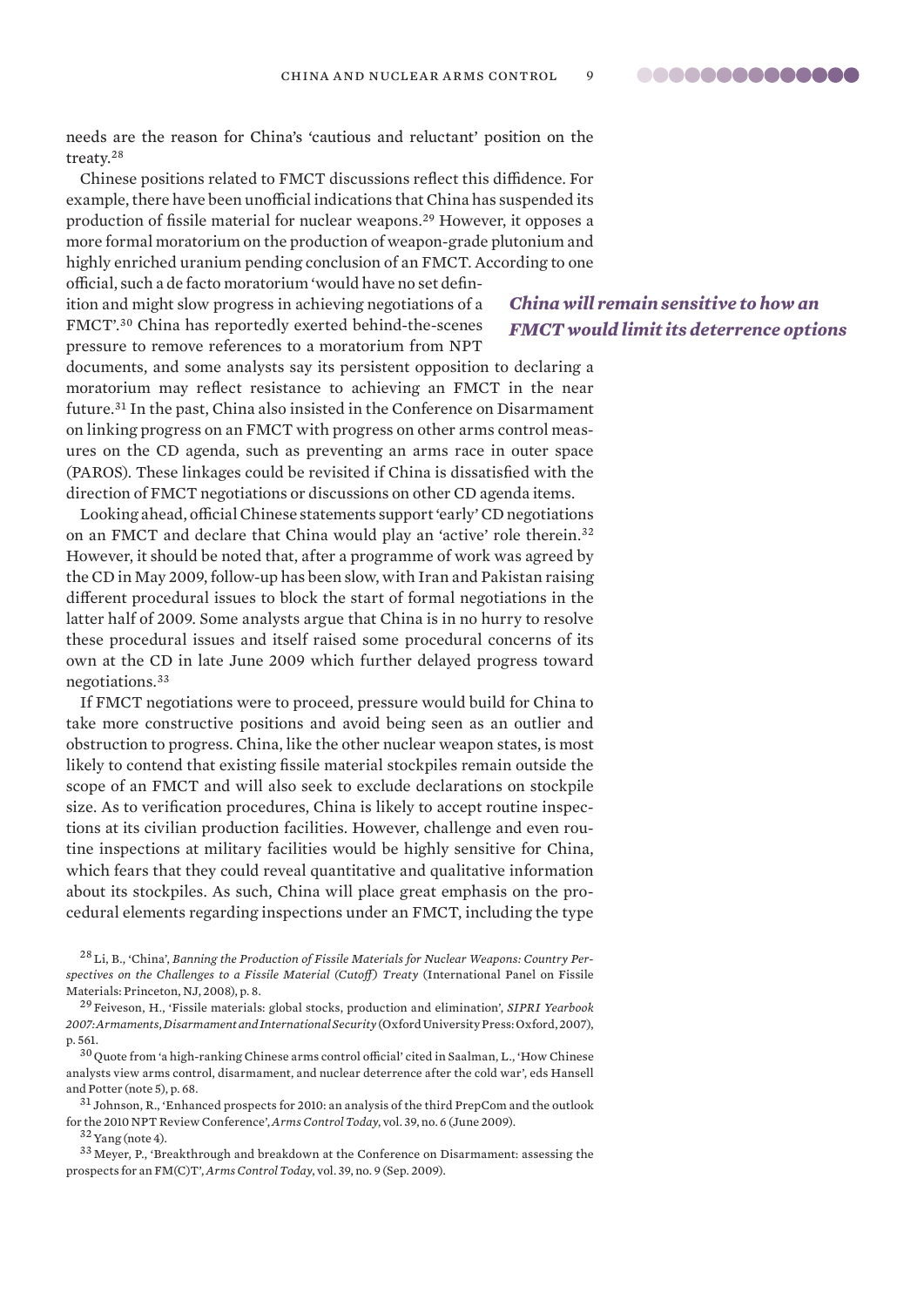<span id="page-9-0"></span>of authorization needed for challenge inspections—China is likely to favour super-majority voting procedures depending on intelligence sources, akin to its insistence on them during the CTBT negotiations.<sup>34</sup>

For China, the strategic and political factors concerning an FMCT will loom larger than the technical and procedural ones. Most importantly, China will remain sensitive to how an FMCT would limit its deterrence options. China may prefer to go slow on an FMCT and wait to see how developments unfold in its broader strategic environment, such as progress in US missile defence plans and Russia–USA disarmament discussions. However, in any case, the entry into force of an FMCT remains a distant prospect, with difficult negotiations still to come. This will buy China some time to contemplate its fissile material production needs in light of developments in its strategic environment.

#### **Nuclear disarmament and a world free of nuclear weapons**

Chinese officials and analysts regularly point to actions taken which demonstrate the country's responsible approach to nuclear disarmament. For example, China was the second country to sign the CTBT (after the USA). It has yet to ratify the treaty, but since its last nuclear test in July 1996 it has abided by a de facto moratorium on nuclear testing along with France, Russia, the United Kingdom and the United States. China declares its strong

## *China has maintained a comparatively modest nuclear arsenal*

support for the CTBT's entry into force at NPT meetings, in the UN General Assembly and through its participation in the work of the Provisional Technical Secretariat of the CTBTO, including hosting 12 monitoring stations on its territory.<sup>35</sup>

China has also repeatedly stated its support for the Conference on Disarmament and wishes to see it negotiate an FMCT, PAROS, security assurances to non-nuclear weapon states and nuclear disarmament. China also took part in the September 2009 UK-convened conference of the five permanent members of the UN Security Council (the P5) on confidence-building measures leading to nuclear disarmament and joined in the unanimous UN Security Council decision to back Resolution 1887, committing the international community to strengthen global non-proliferation and disarmament steps.<sup>36</sup>

China also notes the important contribution it has made to disarmament by limiting the role of nuclear weapons in its overall national security strategy. China has maintained a comparatively modest nuclear arsenal in both qualitative and quantitative terms, has not sought parity with the nuclear

<sup>34</sup> Li (note 28), p. 11. See also Zhang, H., 'China's nuclear fuel cycle: a case study of FMCT verification', Presentation at the SIPRI seminar Verifying a Fissile Material Cut-off Treaty: Technical Issues and Political Choices, Geneva, 25 May 2009, <http://belfercenter.ksg.harvard.edu/ publication/19074/chinas\_nuclear\_fuel\_cycle.html>.

<sup>35</sup>CTBTO, 'Station profiles', <http://www.ctbto.org/verification-regime/station-profiles/>. The CTBTO is the Preparatory Commission for the Comprehensive Nuclear-Test-Ban Treaty Organization. It would formally become the Comprehensive Nuclear-Test-Ban Treaty Organization on entry into force of the CTBT.

<sup>36</sup> P5 statement on disarmament and non-proliferation issues, 3 Sep. 2009, <http://www.fco.gov. uk/en/news/latest-news/?view=News&id=20804873>; and UN Security Council Resolution 1887, 24 Sep 2009. See also 'Chinese president offers five-point proposal for safer world', 25 Sep. 2009, <http://english.gov.cn/2009-09/25/content\_1425897.htm>.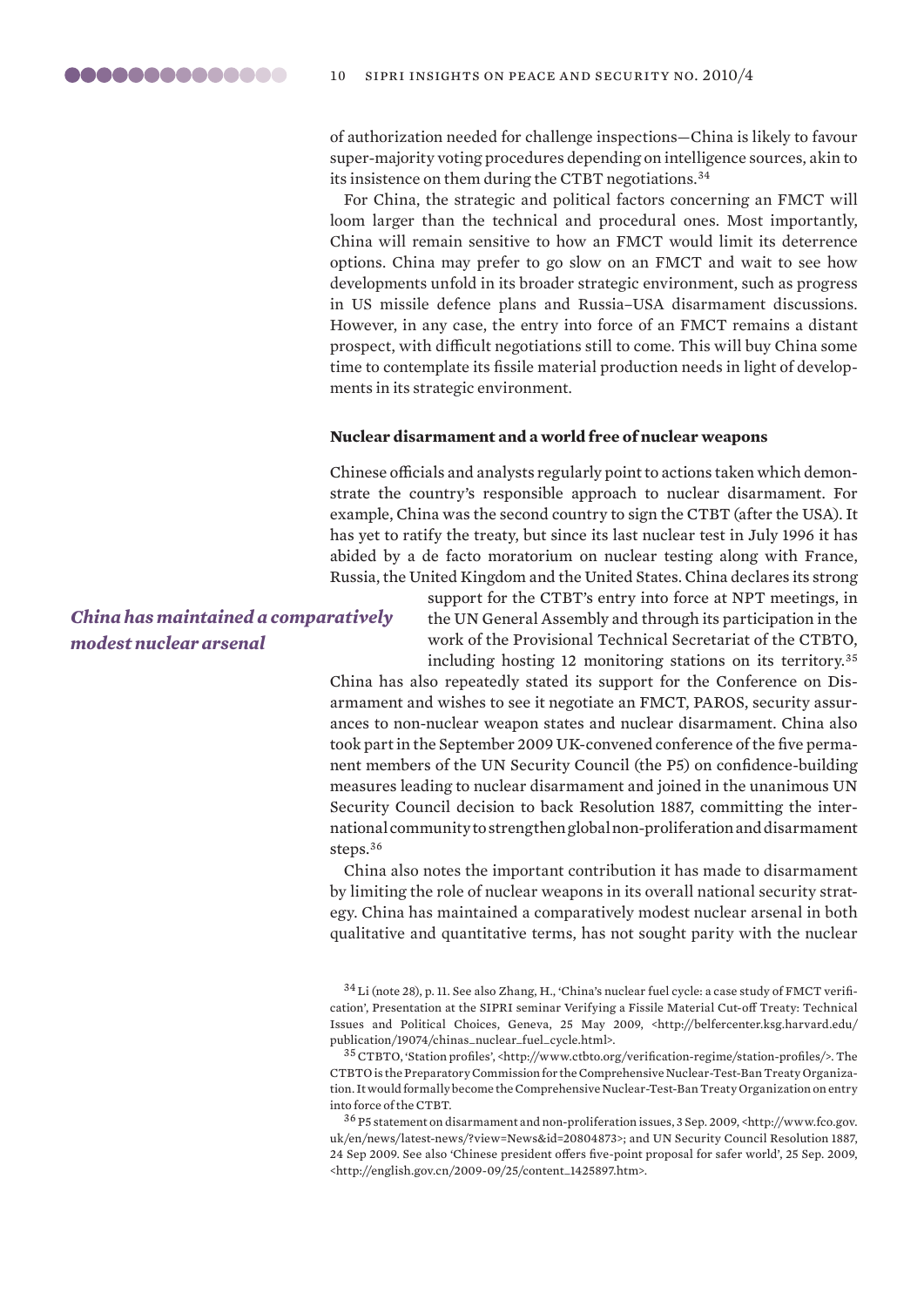superpowers, and claims its nuclear weapons are only for deterring others from using them against China.<sup>37</sup> China regularly suggests that other countries should follow its example in adopting policies of no-first-use, no-fixedtargets, no-overseas-deployment, de-alerting and no-nuclear-umbrella policies. China also supports an international legal instrument on negative security assurances to non-nuclear weapon states as both a confidencebuilding measure aiming at nuclear disarmament as well as a non-proliferation effort. As a long-term goal, China has proposed negotiating a convention prohibiting nuclear weapons altogether.<sup>38</sup>

Behind these declarations lie complicated debates and calculations for China on questions of nuclear disarmament. To begin, while the CTBT was

submitted for ratification to the National People's Congress—China's legislature—in early 2000, China in all likelihood will wait until the USA and possibly India ratify the CTBT before it proceeds to do so.<sup>39</sup> Even if the prospects for US ratification have improved, there remain pockets of

ambivalence and scepticism about the CTBT in China: some Chinese analysts believe China was tricked into signing the CTBT before the USA started its missile defence programme in earnest.<sup>40</sup>

China will also be reluctant to engage in multilateral disarmament discussions in the near- to medium-term, preferring instead to see far deeper cuts on the part of Russia and the USA. China has long held that the two nuclear superpowers, Russia (or the Soviet Union) and the USA, bear a special responsibility and should take the lead to 'drastically reduce their nuclear arsenals in a verifiable and irreversible manner, so as to create the necessary conditions for the participation of other nuclear-weapon states in the process of nuclear disarmament'.<sup>41</sup> China will also keep a close eye on US advances in missile defence and in high-precision conventional offensive weaponry, as this too will affect its willingness to engage in disarmament. However, thus far there is no clear official Chinese position on the country's willingness to join in multilateral disarmament talks. A range of conditions have been put forward over the years by officials and experts in interviews and publications, but these do not represent formal government policy. Some analysts have said that Russia and the USA will need to reduce their warhead count to fewer than 1000 each before China can consider entering multilateral discussions.<sup>42</sup> Others have suggested that Russia and the USA would need to bring their arsenals even lower, to three times larger than China's (i.e. to *c*. 600 warheads). Another analyst has written 'China cannot join phased quantitative nuclear reductions. Since it already has a very small nuclear force, it does not make much sense to cut its arsenal step-by-step

 $^{40}$  Yuan, J., 'China and the nuclear-free world', eds Hansell and Potter (note 5), p. 33.

*China will be reluctant to engage in multilateral disarmament discussions in the near- to medium-term*

<sup>37</sup>Chinese State Council (note 2), chapter XIV.

<sup>38</sup>Chinese State Council (note 2), chapter XIV.

<sup>39</sup> Johnson, R., *Unfinished Business: The Negotiation of the CTBT and the End of Nuclear Testing* (United Nations Institute for Disarmament Research: Geneva, 2009), p. 218.

<sup>41</sup>Chinese State Council (note 2), chapter XIV.

<sup>&</sup>lt;sup>42</sup> Shen (note 12), p. 649. As of Jan. 2009, the USA is estimated to have had 2702 deployed nuclear warheads (2202 strategic and 500 non-strategic), Russia 4834 (2787 strategic and 2047 nonstrategic), and China 186. Kile, Fedckenko and Kristensen (note 3), p. 346.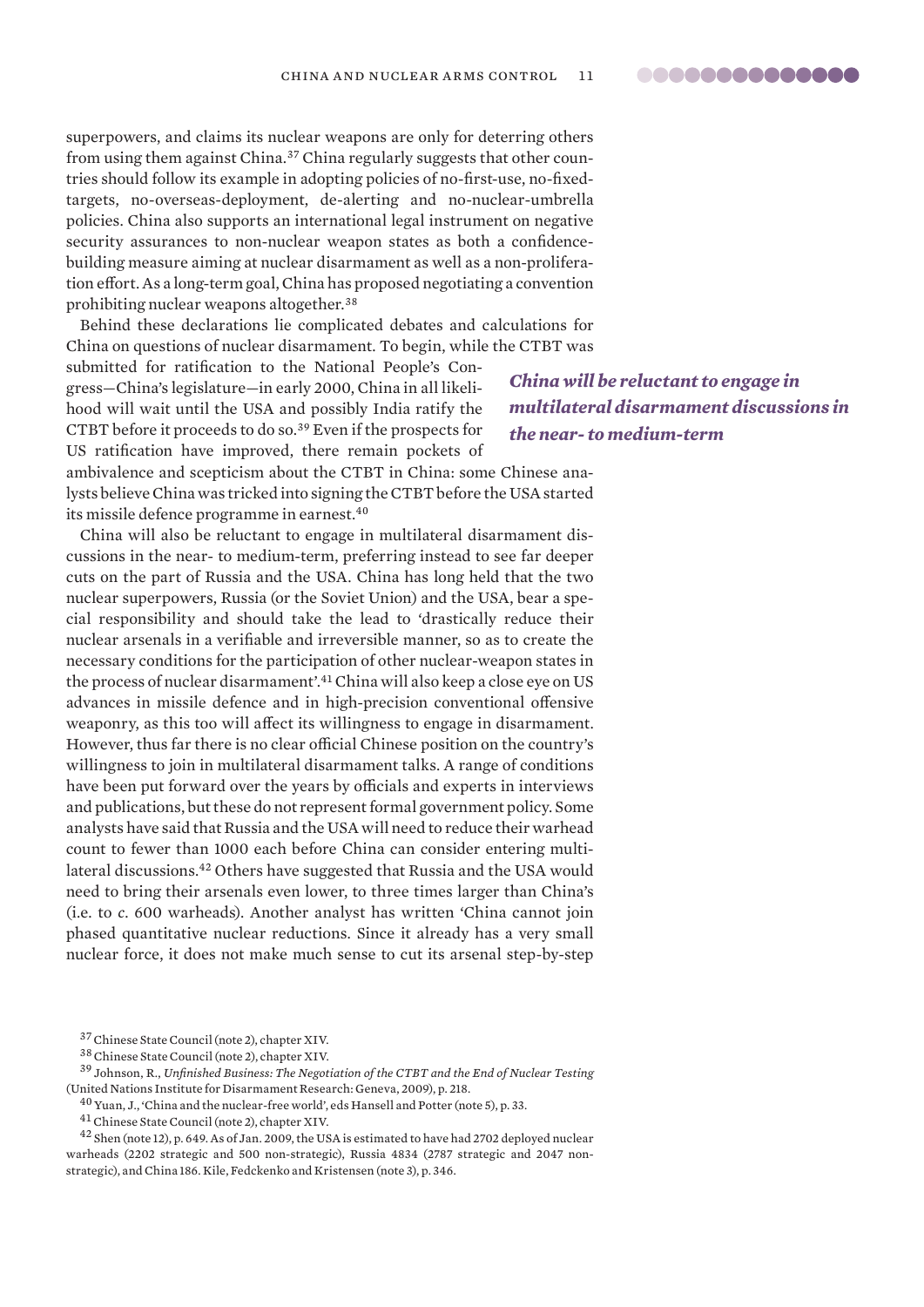<span id="page-11-0"></span>even if it has the political will to do so. For China, a more feasible approach might be to set a ceiling to be later followed by complete elimination.'<sup>43</sup>

More broadly, many Chinese analysts view nuclear disarmament as a morally laudable but ultimately unattainable goal. These analysts point to the complex dynamics involved—China will not disarm if Russia and the USA do not; India will not if China and Pakistan do not; and China will not if India does not.<sup>44</sup> Other analysts simply cannot believe that Russia and the USA would ever give up nuclear weapons given the prominent role they play in the countries' respective security policies.<sup>45</sup> Some Chinese analysts argue that complete disarmament is a US ploy, since in a world without nuclear weapons the USA would have a freer hand to impose its will on the international system given its overwhelming conventional weapon superiority.<sup>46</sup> Others go so far as to say that China should actually increase its nuclear arsenal before participating in nuclear disarmament negotiations in order to strengthen China's bargaining position.<sup>47</sup>

Looking ahead, while maintaining its declaratory positions on disarmament, on nuclear doctrine and on the ultimate goal of a world free of nuclear weapons, China is unlikely to take part in any unilateral or multilateral disarmament steps in the near- to medium-term. On the contrary, Chinese steps to modernize its nuclear arsenal will stand out among the world's major nuclear weapon states. China's future moves on disarmament will be very much subject to steps taken by Russia and the USA, in quantitative, qualitative and doctrinal terms, in both the nuclear and advanced conventional weapon realms.

### IV. Conclusions: next steps for engaging China

With this range of Chinese perceptions and positions in mind, how can China and the rest of the international community work more cooperatively together to achieve progress on issues of nuclear arms control, disarmament and non-proliferation? As the pace of the nuclear arms control, disarmament and non-proliferation agenda picks up and expectations of China likewise increase, China faces some difficult choices. On the one hand, these choices will be shaped in important ways by the words and actions of other countries. On the global arms control and disarmament front, the steps taken by other nuclear weapon states—especially India, Russia and the United States—will have an important effect on China's calculations and policy preferences. The positions of other key states—such as Argentina, Brazil, Egypt, Indonesia, Iran, Pakistan and South Africa—will influence Chinese thinking and action on forthcoming efforts to strengthen the non-proliferation regime. Of course, Chinese national interests, and particularly China's determination to maintain a credible nuclear deterrent, will profoundly

<sup>43</sup> Li, B., 'China: a crucial bridge for the 2005 NPT Review Conference', *Arms Control Today*, vol. 35, no. 1 (Jan./Feb. 2005).

<sup>44</sup>Wang, Z., 核武器·核国家·核战略 [Nuclear weapons, nuclear powers and nuclear strategies] (Current Affairs Press: Beijing, 2007), pp. 445–46, cited in Saalman (note 30), p. 67.

<sup>45</sup> Saalman (note 30), p. 69.

<sup>46</sup> Saalman (note 30), p. 71.

<sup>47</sup>Wang, Z., 'Nuclear challenges and China's choices', *China Security*, no. 5 (winter 2007).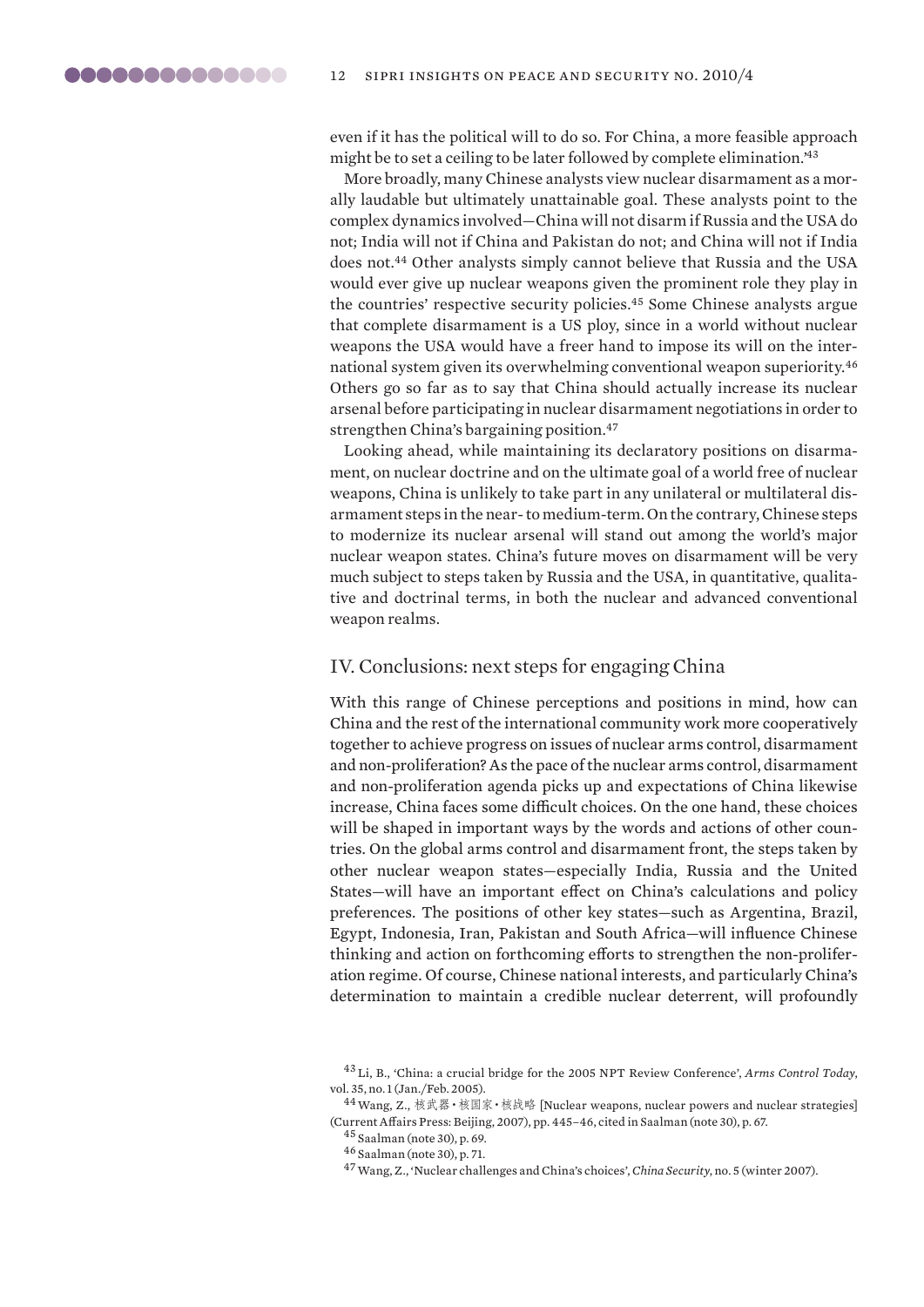affect how it chooses to promote future arms control, disarmament and nonproliferation measures in the years ahead.

Within this complex dynamic of interests and action, a number of steps can be taken within the international community to engage China more effectively on these issues. The goals in this engagement should not necessarily be 'breakthroughs' and new commitments, but rather a deliberate and respectful airing of views and search for common ground at governmental, quasi-governmental and academic levels. It will be important at this stage to go beyond current dialogues which tend to reiterate the arms control, disarmament and non-proliferation problems that confront China and the rest of the international community or which divide China and key bilateral partners such as the USA, and instead bring greater focus to the practical and mutually acceptable steps and confidence-building measures which interested parties can take in the near- to medium-term.

More specifically, China and the international community could do more to concentrate their discussions in five promising areas.

1. *Multilateral disarmament processes*. Interested parties, and especially the five NPT-acknowledged nuclear weapon states, should begin a more serious discussion about multilateral disarmament processes. These would be largely undertaken through unofficial or 'track 2' discussions and would aim to lay out the norms, principles, challenges and possible solutions which are likely to attend any future multilateral disarmament deliberations. This initial process would take some years to complete, but it could provide a foundation for building confidence and taking action in more formal multilateral disarmament talks in the future.

2. *Strategic stability, the role of nuclear weapons and the definition of effective deterrence*. China and its international partners should engage more regularly on issues of strategic stability, the role of nuclear weapons and the definition of effective deterrence in an age of advanced conventional weapons. These discussions would probably not touch on sensitive quantitative or qualitative technical questions regarding a given country's nuclear arsenal. Rather, they should aim to determine areas of common agreement on the strategic environment within which decisions governing nuclear weapons are made, including discussions of how strategic stability and disarmament are affected by nuclear transparency, no-first-use pledges, negative security assurances, nuclear build-ups, missile defences, space-based armaments, precision-strike conventional weaponry, and the possibilities of disabling cyber attacks against military assets including nuclear weapon capabilities.

3. *New mechanisms to improve the international non-proliferation regime*. China and interested parties should also deepen discussions on strengthening the role of new mechanisms to improve the international non-proliferation regime within the parameters of the NPT. Particular attention should be given to how smaller, ad hoc arrangements at a bilateral level or among smaller groupings of countries—such as the Six-Party Talks, the NSG, the Global Nuclear Energy Partnership or shifting work on non-proliferation within the G8 and G20 frameworks—could be supported by China and its international partners to address proliferation challenges. Participants in the Wassenaar Arrangement and the Missile Technology Control Regime should reconsider the idea of granting membership to China in these groups.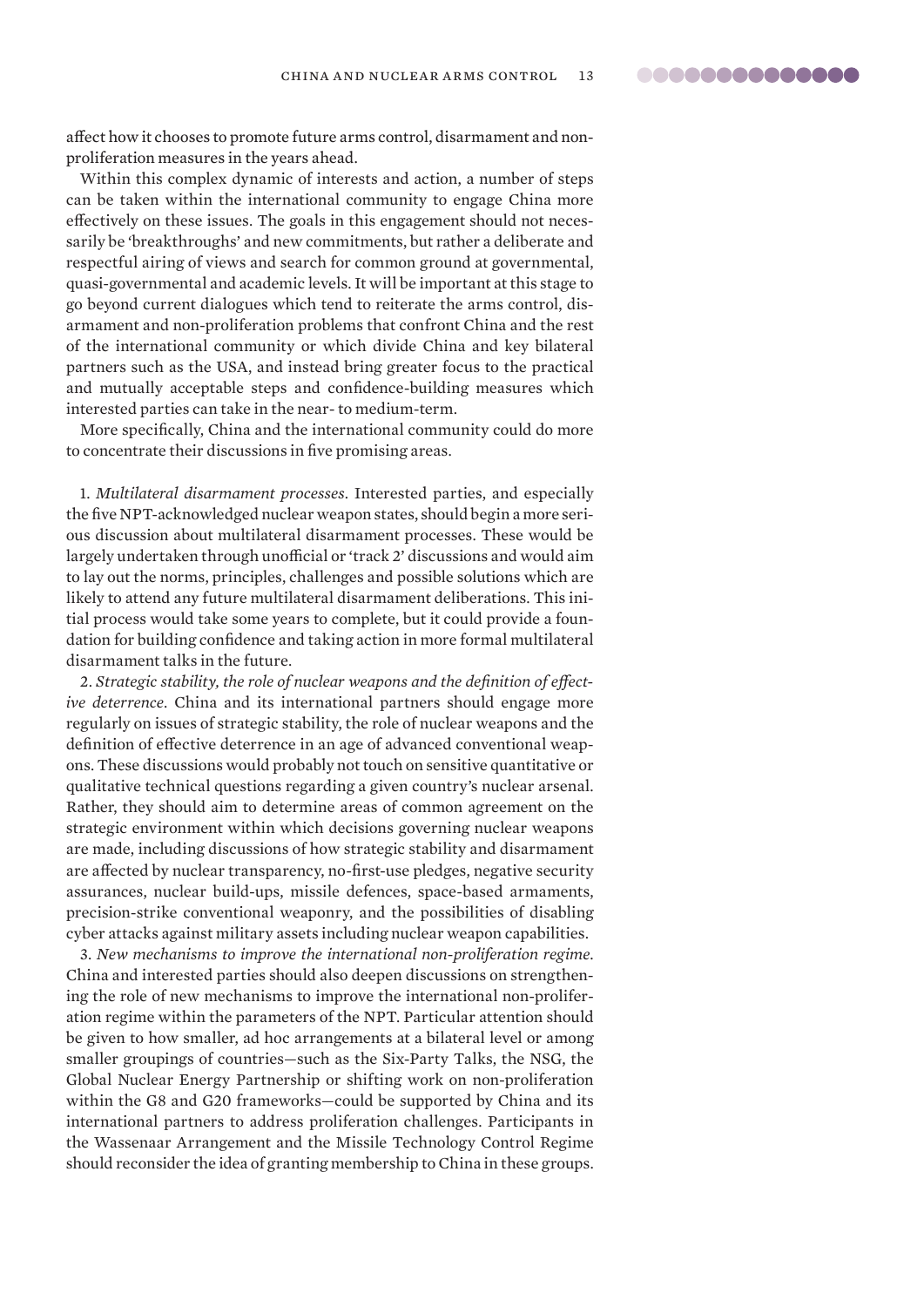4. *Disposition and use of fissile material.* The disposition and use of fissile material is another area of cooperation that deserves greater attention and dialogue between China and its international partners. China's careful but tentatively open-minded approach to the multilateralization of the nuclear fuel cycle, including multilateral fuel banks, provides a window for meaningful engagement with China to improve the non-proliferation regime. A more concerted effort should be made between China and interested international partners to present, discuss and critique current and potential new proposals around increasingly important fuel cycle issues. The discussions could lead to balanced proposals that meet the energy security needs for non-producing states and establish secure regional fuel banks under the supervision of the IAEA, some of which could well end up in China. A second area of fruitful discussion in this regard concerns broader questions of securing stockpiles of fissile materials within those states that currently possess them, to ensure that they cannot be diverted illegally to weapon use. In this regard, a possible venue for such discussions could be the GNEP or its follow-on organization. The joint statement issued after the GNEP's third Executive Committee Meeting, held in Beijing in October 2009, said that a 'transformation of GNEP is necessary' and called on the body to adjust 'to a possible new cooperation approach'.48 It will be important to have full Chinese participation in any new framework of like-minded states which might emerge from the process to ensure the safe, secure and proliferation-resistant use of civilian nuclear energy. UN Security Council resolutions 1540 and 1887, both of which China supports, provide a critical political mandate to more actively engage China on these issues.

5. *Non-state actors and their role in non-proliferation and proliferation*. The time is ripe for interested parties in the international community to open more serious discussions with China on the question of non-state actors and their role in non-proliferation and proliferation. This process would have two important aspects. First would be to gain early participation and buy-in from China's growing nuclear power industry. This sector is likely to become increasingly commercialized, less state-centric and more globally oriented in the years ahead, and it will be important to generate greater interaction between China's nuclear industry and its counterparts abroad around nonproliferation issues. Second, a sustained dialogue is needed with China to elicit its perspectives and proposals on how to prevent the malign use of nuclear materials by non-state actors.

Overall, in working with China, it is important to take a long-term view. On the one hand, over the course of the past two decades, China has come a very long way to reach more and more common ground with the international community on the issues of nuclear arms control, disarmament and nonproliferation. However, it is also true that many outstanding differences remain between China's positions and those of other important international partners—China's international partners should not expect major steps forward in the near-term, but rather should seek incremental progress at best on the NPT, an FMCT and other mechanisms.

<sup>48</sup> Global Nuclear Energy Partnership, Third Executive Committee Meeting, Joint Statement, Beijing, 23 Oct. 2009, <http://www.gneppartnership.org/library.htm>.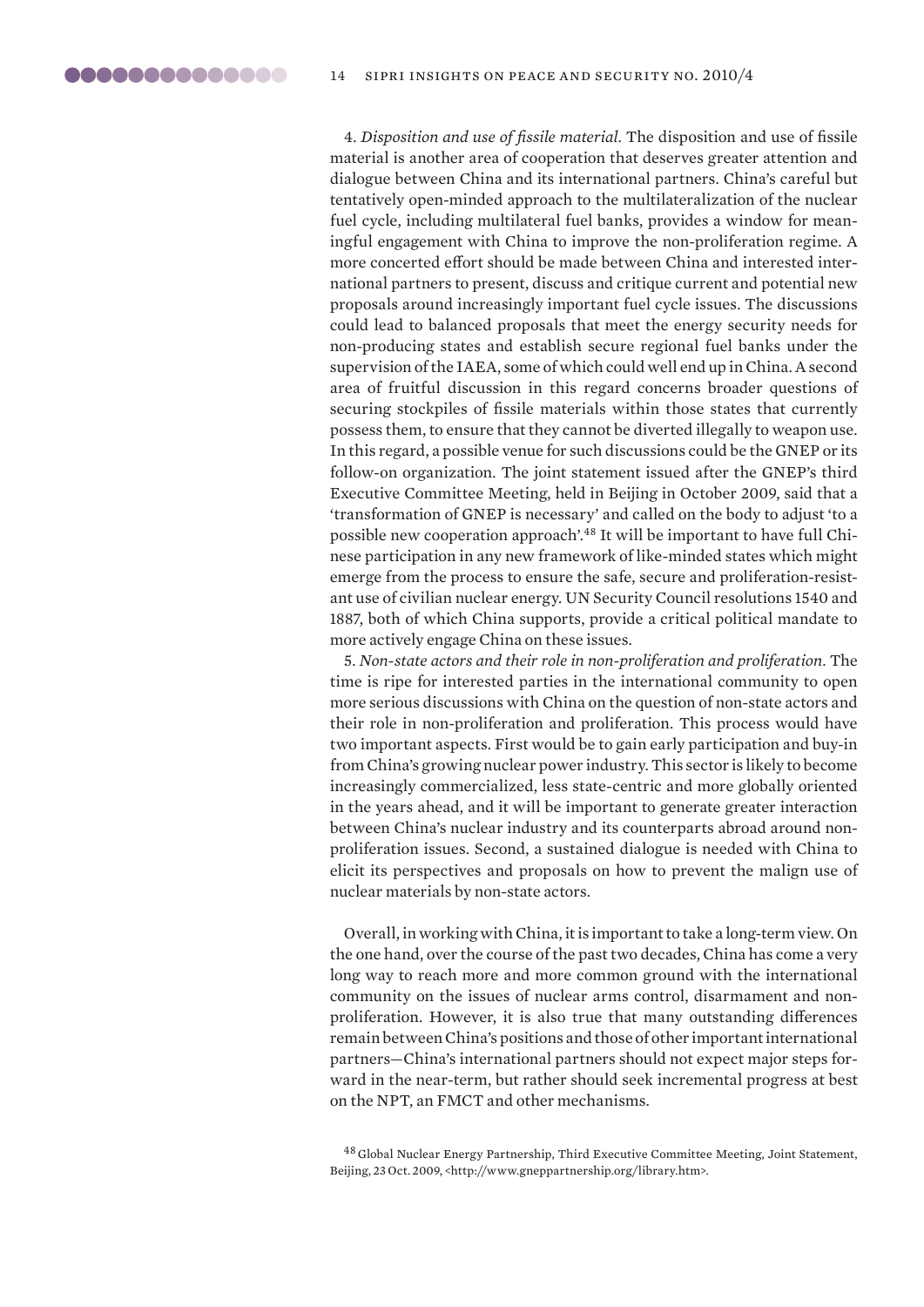<span id="page-14-0"></span>

| Mechanism                                                                                                                                                                                                              | China's status                                        | Comments on China's position                                                                                                                                                                                                                                                                                                                                        |
|------------------------------------------------------------------------------------------------------------------------------------------------------------------------------------------------------------------------|-------------------------------------------------------|---------------------------------------------------------------------------------------------------------------------------------------------------------------------------------------------------------------------------------------------------------------------------------------------------------------------------------------------------------------------|
| Outer Space and Under Water (Partial Test-Ban Treaty, PTBT)<br>Opened for signature 8 Aug. 1963; entered into force 10 Oct. 1963<br>Treaty Banning Nuclear Weapon Tests in the Atmosphere, in<br>Multilateral treaties | Not a party                                           | Has observed a voluntary moratorium on atmospheric testing since 1986                                                                                                                                                                                                                                                                                               |
| Opened for signature 1 July 1968; entered into force 5 Mar. 1970<br>Treaty on the Non-Proliferation of Nuclear Weapons (Non-<br>Proliferation Treaty, NPT)                                                             | Party since 1992                                      | Emphasizes the NPT's three-pillar nature, stressing that the success of the non-<br>proliferation pillar is conditional on engaging in nuclear disarmament and on<br>respecting countries' rights to access peaceful uses of nuclear technology                                                                                                                     |
| Convention on the Physical Protection of Nuclear Material and<br>Opened for signature 3 Mar. 1980; entered into force 8 Feb. 1987;<br>Nuclear Facilities<br>amended 2005                                               | Party since 1989;<br>amendment in<br>ratified<br>2009 |                                                                                                                                                                                                                                                                                                                                                                     |
| Opened for signature 20 Sep. 1994; entered into force 24 Oct. 1996<br>Convention on Nuclear Safety                                                                                                                     | Party since 1996                                      |                                                                                                                                                                                                                                                                                                                                                                     |
| Comprehensive Nuclear-Test-Ban Treaty (CTBT)<br>Opened for signature on 24 Sep. 1996; not in force                                                                                                                     | Signed in 1996, not<br>ratified                       | ratification as well as on the credibility of its nuclear deterrent being maintained<br>Has declared a moratorium on nuclear testing, like the other nuclear weapon<br>states; ratification considered to be conditional on US and possibly Indian                                                                                                                  |
| Opened for signature 29 Sep. 1997; entered into force 18 June 2001<br>Joint Convention on the Safety of Spent Fuel Management and<br>on the Safety of Radioactive Waste Management                                     | Party since 2006                                      |                                                                                                                                                                                                                                                                                                                                                                     |
| To be negotiated in the Conference on Disarmament (CD)<br>Fissile material cut-off treaty (FMCT)                                                                                                                       | Member of CD                                          | Has not formally declared a moratorium on production of fissile material but has<br>verifiable and legally binding FMCT; wants to exclude existing stockpiles; in the<br>past has linked entering negotiations with achieving a treaty on preventing an<br>acknowledged a suspension of production; officially supports a multilateral,<br>arms race in outer space |
| Treaty on the prevention of an arms race in outer space (PAROS)<br>To be negotiated in the Conference on Disarmament $(CD)$                                                                                            | Member of CD                                          | treaty on the prevention of the placement of weapons in outer space, the threat or<br>Treats as a priority due to worries over US dominance in space; has proposed a<br>use of force against outer space objects jointly with Russia                                                                                                                                |
| International agencies and cooperation mechanisms                                                                                                                                                                      |                                                       |                                                                                                                                                                                                                                                                                                                                                                     |
| International Atomic Energy Agency (IAEA)<br>Established 1957                                                                                                                                                          | Member since 1984                                     |                                                                                                                                                                                                                                                                                                                                                                     |
| <b>IAEA</b> Safeguards Agreement<br><b>IAEA</b> Additional Protocol                                                                                                                                                    | In force since 2002<br>In force since 1989            | Applies only to civilian facilities                                                                                                                                                                                                                                                                                                                                 |
| Zangger Committee (Nuclear Exporters Committee)<br>Established 1971-74                                                                                                                                                 | Member since 1997                                     |                                                                                                                                                                                                                                                                                                                                                                     |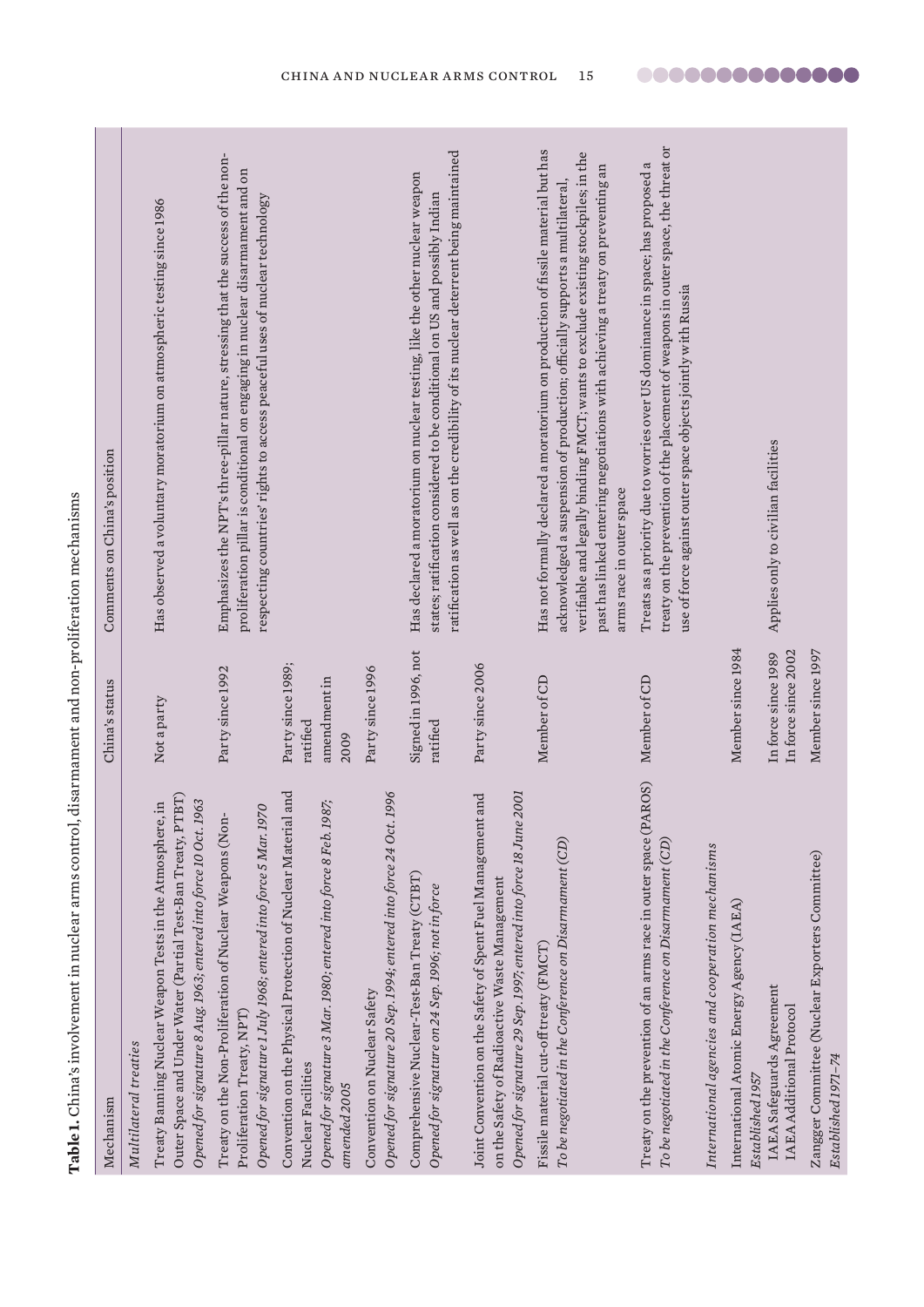| Mechanism                                                                                                                 | China's status            | Comments on China's position                                                                                                                                                                                                                         |
|---------------------------------------------------------------------------------------------------------------------------|---------------------------|------------------------------------------------------------------------------------------------------------------------------------------------------------------------------------------------------------------------------------------------------|
| Nuclear Suppliers Group (NSG)<br>Established 1975                                                                         | Member since<br>2004      | Critical of its selective implementation in view of Indian-US Civil Nuclear<br>Cooperation Initiative                                                                                                                                                |
| Australia Group<br>Formed 1985                                                                                            | Not a participant         | Maintains a dialogue                                                                                                                                                                                                                                 |
| Missile Technology Control Regime (MTCR)<br>Established 1987                                                              | membership<br>Applied for | from assisting other countries build ballistic missiles capable of carrying nuclear<br>Implemented some of its provisions; announced in Nov. 2000 that it will refrain<br>warheads; has sought possible membership, but has not been invited to join |
| Wassenaar Arrangement on Export Controls for Conventional<br>Arms and Dual-Use Goods and Technologies<br>Established 1996 | Not a participant         | Maintains a dialogue; has sought possible membership, but has not been invited to<br>join                                                                                                                                                            |
| Proliferation Security Initiative (PSI)<br>Announced 2003                                                                 | Not a participant         | interdictions; supports UN Security Council Resolution 1874, which calls on all<br>Uneasy with its ad hoc, US-led nature; has cited concerns about the legality of<br>states to inspect suspect North Korean exports                                 |
| UN Security Council Resolution 1540<br>Adopted 28 Apr. 2004                                                               | Voted in favour           | Implemented its provisions                                                                                                                                                                                                                           |
| Global Nuclear Energy Partnership<br>Initiated 2006                                                                       | Partner since 2007        |                                                                                                                                                                                                                                                      |
| UN Security Council Resolution 1887<br>Adopted 24 Sep. 2009                                                               | Voted in favour           |                                                                                                                                                                                                                                                      |
|                                                                                                                           |                           | Source: Drawn in part from Nuclear Threat Initiative, 'China profile: nuclear overview', Sep. 2009, <http: china="" e_research="" nuclear="" profiles="" www.nti.org=""></http:> .                                                                   |

les/China/Nuclear/>. *Source*: Drawn in part from Nuclear Threat Initiative, 'China profile: nuclear overview', Sep. 2009, <http://www.nti.org/e\_research/profiles/China/Nuclear/>.Ξ cn/pi  $\Xi$  $WW.111.018$ .nttp://w .<br>פטר ,  $\mathsf{sep.21}$ Ξ, ร ≣ China profile: ຍົ Ξ ⋾ E rawn in par ミ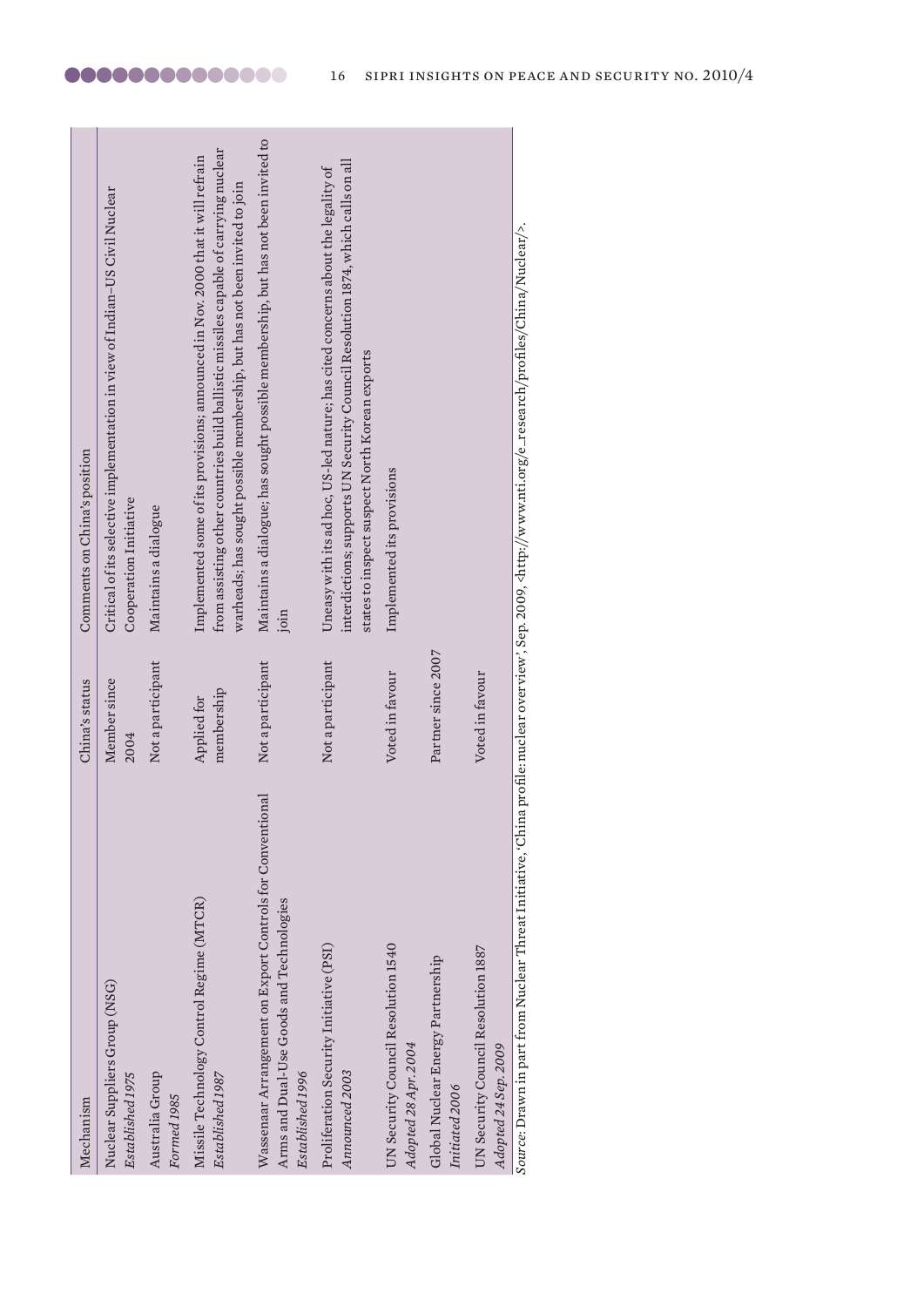# <span id="page-16-0"></span>Abbreviations

| CD           | Conference on Disarmament                                |
|--------------|----------------------------------------------------------|
| <b>CTBT</b>  | Comprehensive Nuclear-Test-Ban Treaty                    |
| <b>FMCT</b>  | Fissile material cut-off treaty                          |
| <b>GNEP</b>  | Global Nuclear Energy Partnership                        |
| <b>IAEA</b>  | <b>International Atomic Energy Agency</b>                |
| <b>NPT</b>   | Treaty on the Non-Proliferation of Nuclear Weapons (Non- |
|              | Proliferation Treaty)                                    |
| <b>PAROS</b> | (Treaty on) preventing an arms race in outer space       |
| UN           | <b>United Nations</b>                                    |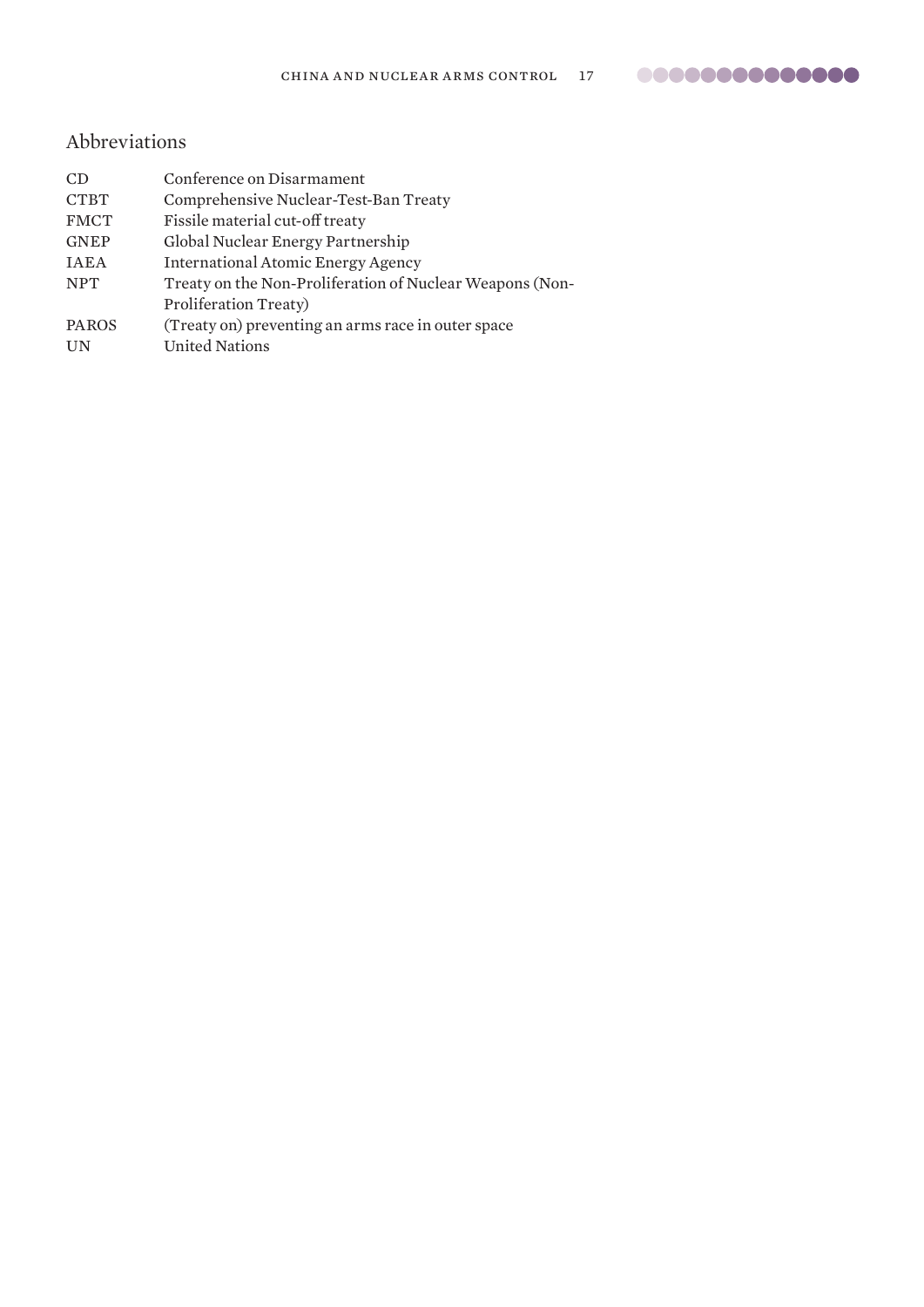

#### OTHER SIPRI INSIGHTS ON PEACE AND SECURITY

#### End-user certificates: improving standards to prevent diversion

SIPRI Insights on Peace and Security no. 2010/3 Mark Bromley and Hugh Griffiths March 2010

#### China prepares for an ice-free Arctic

SIPRI Insights on Peace and Security no. 2010/2 Linda Jakobson March 2010

### Demilitarizing mining areas in the Democratic Republic of the Congo: the case of northern Katanga Province

SIPRI Insights on Peace and Security no. 2010/1 Ruben de Koning SIPRI, January 2010

#### Prosecuting conflict-related sexual violence at the International Criminal Court

SIPRI Insights on Peace and Security no. 2009/1 Ashley Dallman SIPRI, May 2009

#### Stemming destabilizing arms transfers: the impact of European Union air safety bans

SIPRI Insights on Peace and Security no. 2008/3 Hugh Griffiths and Mark Bromley SIPRI, October 2008

#### Resource–conflict links in Sierra Leone and the Democratic Republic of the **Congo**

SIPRI Insights on Peace and Security no. 2008/2 Ruben de Koning SIPRI, October 2008

#### The private military services industry

SIPRI Insights on Peace and Security no. 2008/1 Sam Perlo-Freeman and Elisabeth Sköns SIPRI, September 2008

#### OTHER RECENT SIPRI PUBLICATIONS

SIPRI Yearbook 2009: Armaments, Disarmament and International Security Oxford University Press, 2009

#### The SIPRI Top 100 arms-producing companies, 2008

SIPRI Fact Sheet Susan T. Jackson SIPRI, April 2010

Recent trends in the arms trade Arms transfers to Central, North and West Africa/the Americas/the Middle East/ Asia and Oceania/East and Southern Africa/Europe and Central Asia SIPRI Background Papers The SIPRI Arms Transfers Programme SIPRI, April 2009–February 2010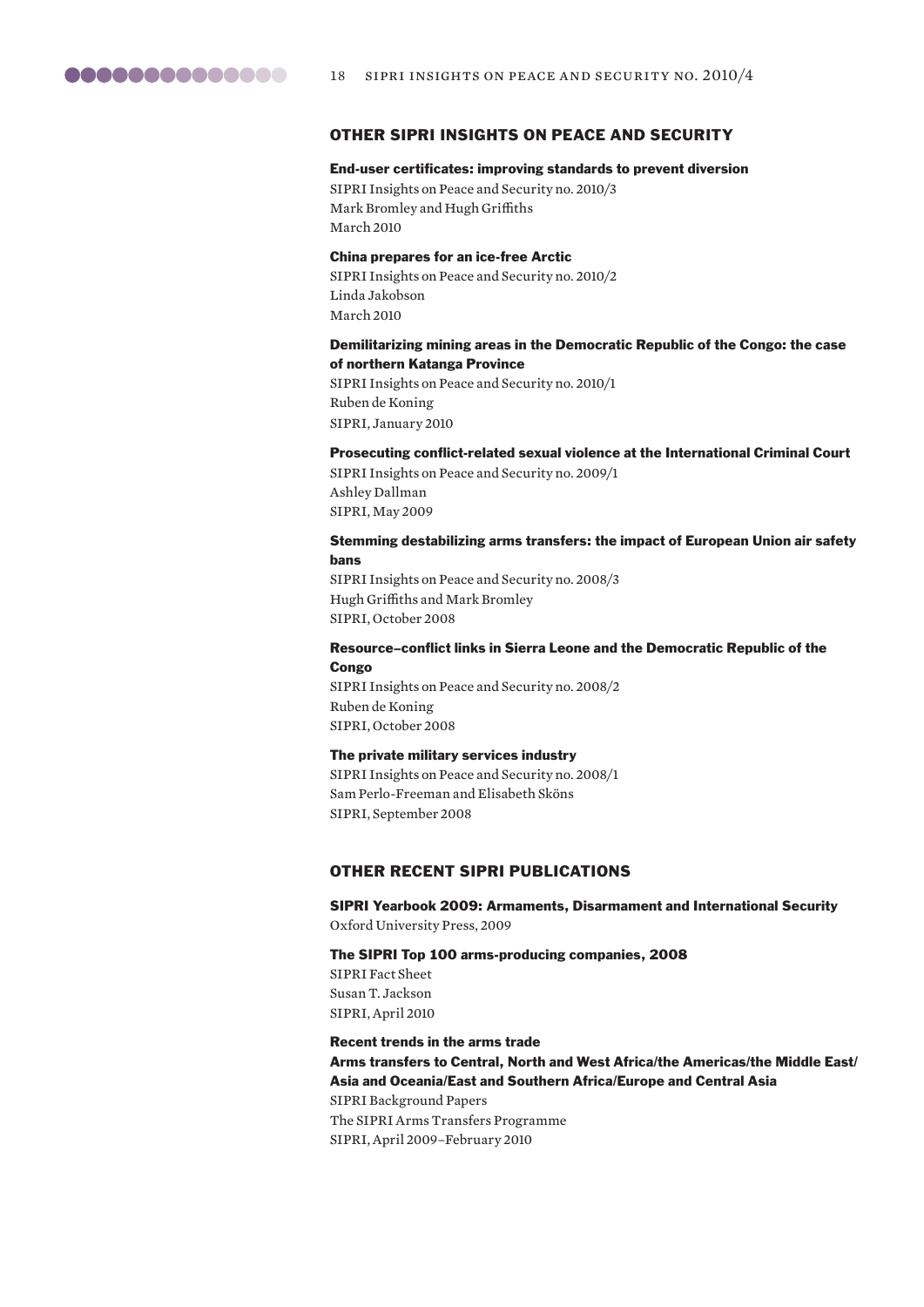#### Chronology of armaments, disarmament and international security 2009

SIPRI Fact Sheet Nenne Bodell SIPRI, January 2010

#### North Korea's nuclear test explosion, 2009

SIPRI Fact Sheet Vitaly Fedchenko SIPRI, December 2009

#### SIPRI Map of Multilateral Peace Operation Deployments

SIPRI, September 2009

#### The EU non-proliferation clause: a preliminary assessment

SIPRI Background Paper Lina Grip SIPRI, November 2009

#### China's Expanding Role in Peacekeeping: Prospects and Policy Implications

SIPRI Policy Paper no. 25 Bates Gill and Chin-hao Huang SIPRI, November 2009

#### Building air traffic capacity in Africa: options for improving security and

governance

SIPRI Policy Brief Hugh Griffiths SIPRI, October 2009

#### Multilateral peace operations: Africa/Asia/Europe/personnel, 2008

SIPRI Fact Sheets Kirsten Soder SIPRI, July 2009

### Handbook of Applied Biosecurity for Life Science Laboratories

Peter Clevestig SIPRI, June 2009

#### Air Transport and Destabilizing Commodity Flows

SIPRI Policy Paper no. 24 Hugh Griffiths and Mark Bromley SIPRI, May 2009

#### Enforcing European Union Law on Exports of Dual-Use Goods

SIPRI Research Report no. 24 Anna Wetter Oxford University Press, 2009

These publications can all be ordered or downloaded from <http://www.sipri.org/ publications/>